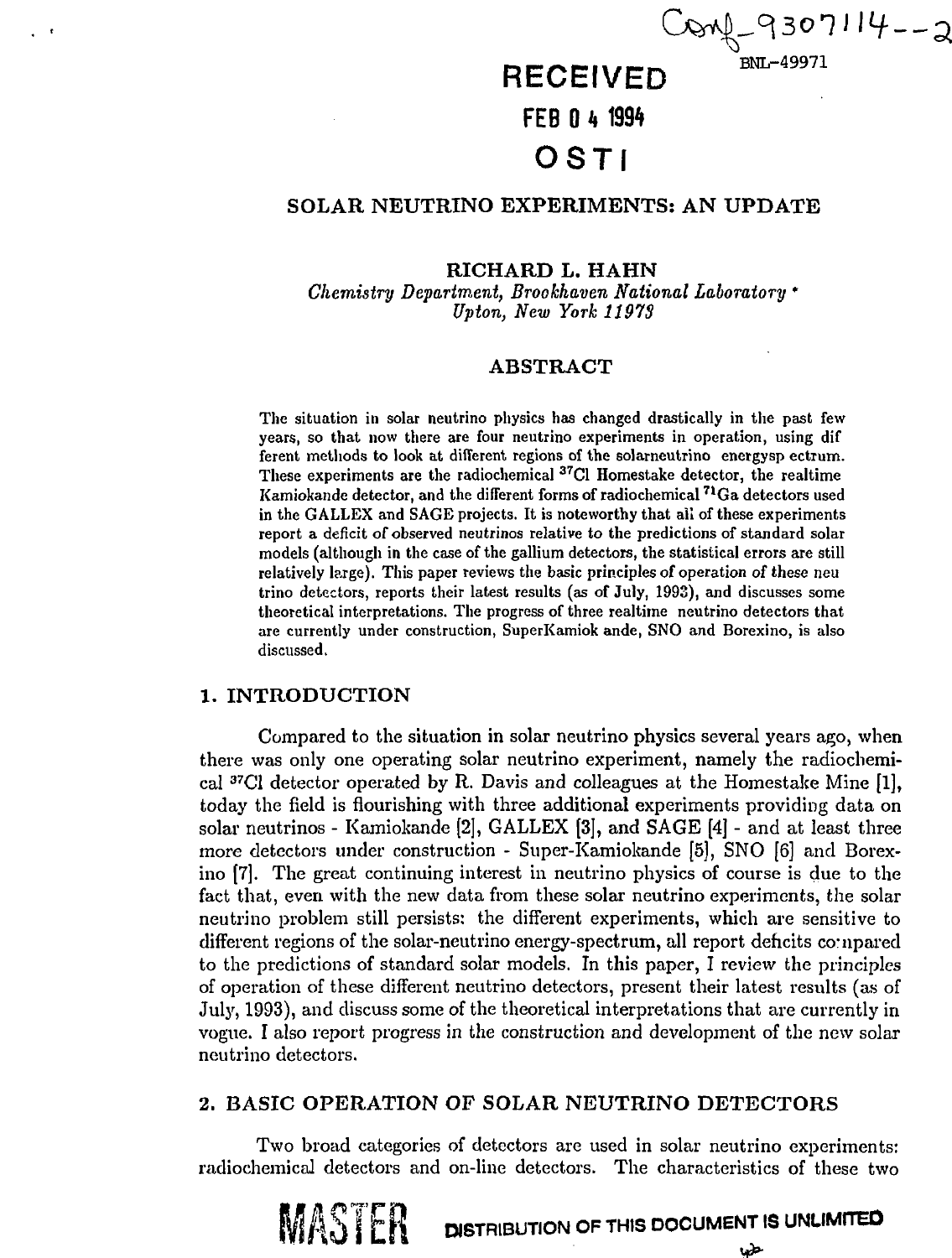different detector types are discussed in the sections below.

Because the cross-sections for neutrino interactions in matter are extremely small, all solar-neutrino detectors have certain features in common: They are very large, containing many tons of target material. They are situated in low-background environments, such as deep underground laboratories, so as to minimize cosmicray backgrounds. And strict controls of radioactive contaminants, especially of naturally occurring elements such as U, Th and Ra, are applied in selecting both the site of the laboratory and the construction materials for the detector.

### **2.1. Radiochemical Detectors**

The operation of radiochemical detectors is governed by the principle that, as a result of an interaction with a neutrino, the target nucleus is transformed into a different nuclear species that can be chemically separated and removed from the bulk of target atoms with high specificity and efficiency. This method is employed to study the charged-current weak interaction, such as neutrino capture (also called inverse beta-decay),  ${}^A Z + \nu_e \rightarrow {}^A (Z+1) + \beta^-$ , where the product nucleus, because of its change in atomic number, has different chemistry from the target.

Often in neutrino capture, the product nucleus is radioactive, so that after it has been removed from the target and purified, its radioactive decay can be observed. *The combination of the measured energy spectrum and the half-life of the known product nuclide then serves as a characteristic signature for neutrino capture in the target.*

It has been suggested at times that other means of identification of the separated product nucleus be used, such as (accelerator-based) mass-spectrometry or resonance-ionization mass-spectrometry, particularly when the product is not radioactive. However, these alternate methods have not as yet been applied to an operating solar-neutrino detector.

Two types of thresholds determine the characteristics of a radiochemical neutrino detection system. The primary one is the Q-value of the chosen neutrinocapture reaction (equivalent of course to that c<sup>o</sup> the inverse beta-decay process); as we shall see, often a very low threshold, well below 1 MeV, can be achieved. The second threshold is that of the counting system used to detect the radioactive decay of the product; this instrumental threshold can usually be set comfortably below the relevant decay energies,  $e.g., \approx 0.5$  keV for gas-filled proportional counters.

During a "solar exposure" or "run" with a radiochcmical detector, the target passively absorbs neutrinos, collecting the radioactive products during a period normally chosen to be about two half-lives. At the end of the exposure, the product is chemically extracted from the target, and a new exposure period begins. Because the radioactive product is detected off line, the target is a "black box", yielding no real-time information about the details of the neutrino interactions. Instead, the result of the experiment is a single number, namely the rate of formation of the product nuclei, the "production rate", given in Solar Neutrino Units, SNU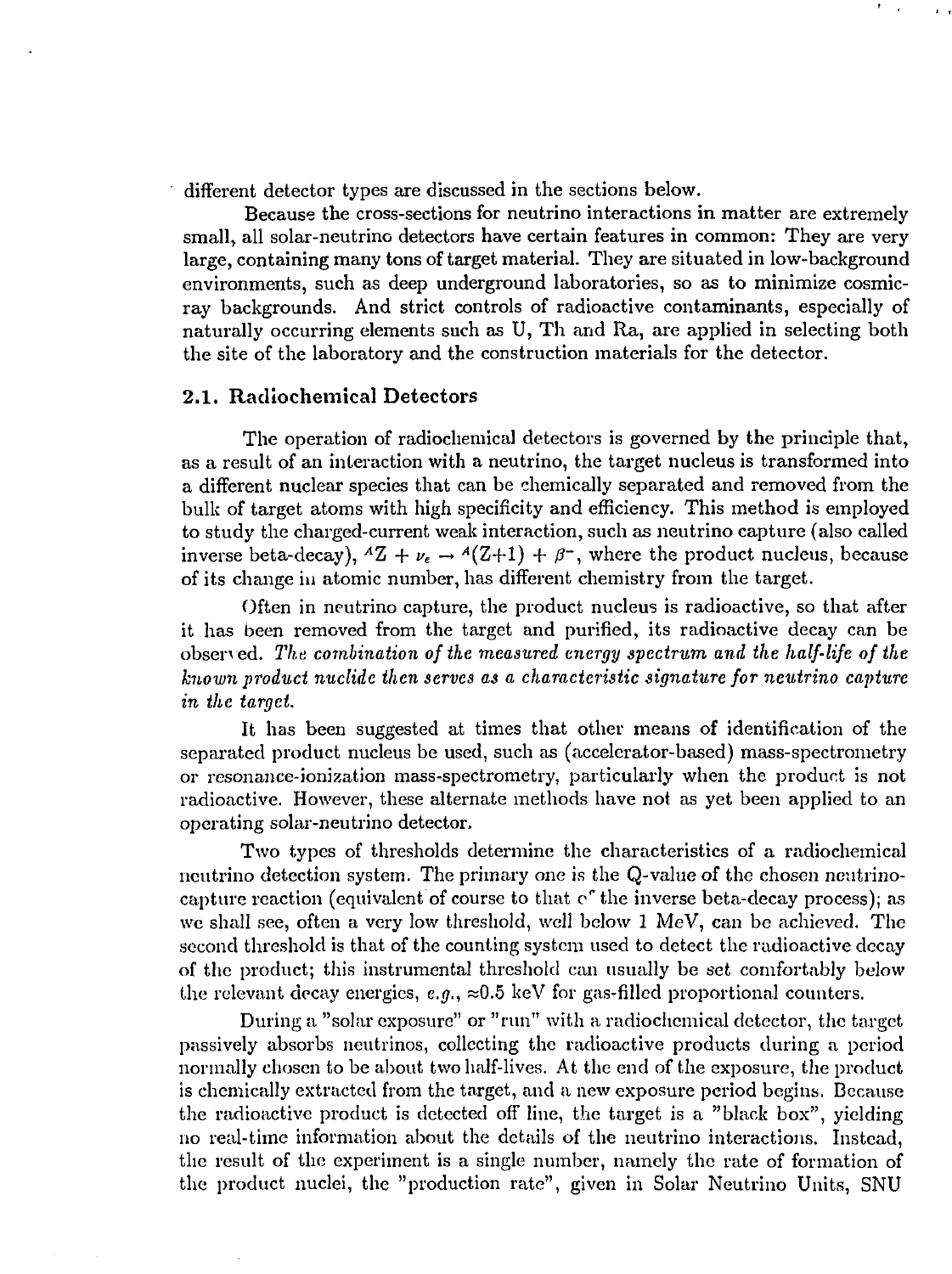$(1 \text{ SNU} = 1 \text{ neutrino capture per second per } 10^{36} \text{ target atoms}).$  Offsetting these disadvantages are two very important factors: The first has already been mentioned, the very low neutrino-capture thresholds that are attainable. The second advantage is the extremely high selectivity of the method; typically, on the order of 10 product atoms can be removed from a target that contains  $\approx 10^{30}$  atoms.

Thus, it is no accident that three of the four solar neutrino detectors that have obtained results to date are radiochemical, namely <sup>37</sup>Cl and <sup>71</sup>Ga (two detectors) with respective neutrino-capture Q-values of 0.814 and 0.233 MeV. It is also worth noting here that another radiochemical detector had been put into operation with the aim of searching for Tc produced by neutrino capture in Mo ores, but gave unreasonably high results that were attributed to contamination problems. [S]

#### **2.2. On-line Detectors**

As their name states, on-line detectors observe neutrino events as they occur in reaJ time in the target. Many such schemes for experiments depend upon placing radiation detectors (counters, phototubes, etc.) either around or in the target material (usually a transparently clear liquid). Observations are then made of either (a)  $\nu_e$ -capture, by detecting the resulting  $\beta$  particle and/or the radiation emitted from the excited product nucleus, or (b) neutrino elastic scattering, by detecting the resulting scattered electron. It is possible in principle to observe the neutral-current as well as the charged-current component in such neutrino interactions.

The major advantage of measuring on line events is that detailed information about the interaction, such as the energy, direction and arrival time of the neutrino, can be obtained. However, there is an associated serious disadvantage of these detectors, namely that their operating thresholds arc usually quite high, several MeV, so that, as we will see below, only a small fraction of the full energy-range of solar neutrinos is amenable to measurement. In addition, the ratio of the desired neutrino signal to other events in these detectors is usually very small. Typically, only about 1 in  $10^4$  original events survives the data cuts to be associated with an incoming neutrino.

*Characteristic of the data obtained with on-line detectors are a neutrino angular distribution thai is strongly peaked in the direction of the sun, a neutrino (or electron) energy-spectrum and a value of the neutrino flux integrated over energy.* (Reminder: the unit of flux is particles  $cm^{-2} s^{-1}$ , not SNU.)

### **3. PREDICTIONS OF STANDARD SOLAR MODELS**

The literature of nuclear fusion reactions in the sun, and of the concomitant production of neutrinos, is quite extensive. Sec for example Ref. 9 and also the talk by C. W. Kim at this workshop.

Relevant to the present discussion is the plot of the neutrino energy-spectra that is predicted by the standard solar model of Bahcall and co-workers  $[10,11]$ .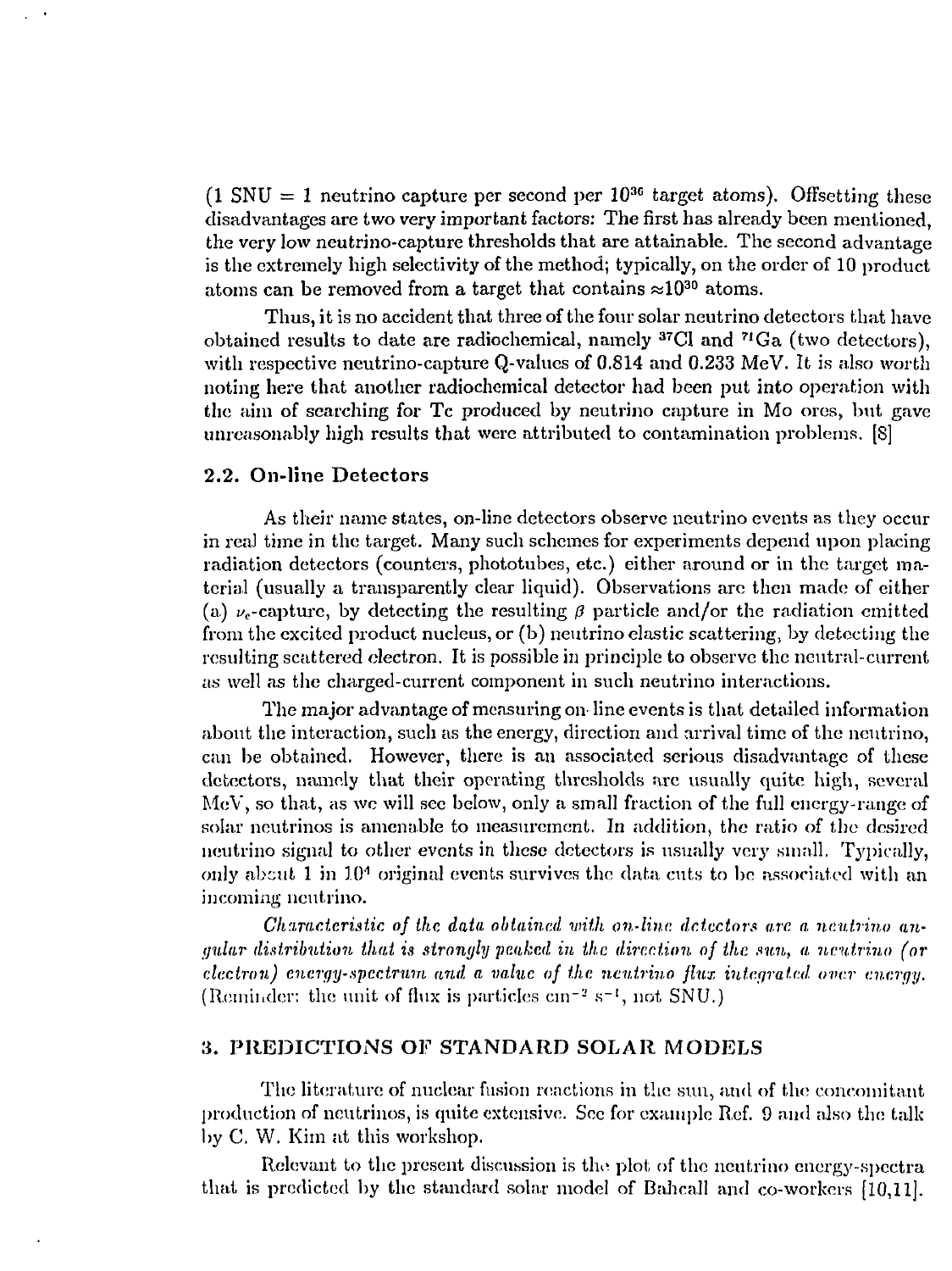

Fig. 1. Neutrino energy spectra for solar hydrogen burning [9]; flux units are given on left scale. Cross-sections (right scale) for *vc* capture are shown for <sup>71</sup>Ga (curve  $1)$  and  $37$ Cl (curve 2).

Figure 1 shows the energy dependence of the fluxes expected at the earth from the solar "hydrogen burning" reactions that produce  $pp$ , <sup>7</sup>Be, and <sup>8</sup>B neutrinos. Not shown are the spectra expected from the solar CNO cycle. The figure also contains the response functions (excitation functions) for the <sup>37</sup>Cl and <sup>71</sup>Ga detectors, labelled (2) and (1) respectively, with cross-sections  $\leq 10^{-40}$  cm<sup>2</sup>.

The importance of the Q-values of the selected reactions is apparent in the  ${\rm f\bar{g}}$ ure. <sup>37</sup>C1 detector, with its threshold of 0.814 MeV, is sensitive to the <sup>7</sup>Be and <sup>8</sup>B, but not to the  $pp$ , neutrinos. On the other hand, the <sup>71</sup>Ga detector because of its threshold of 0.233 MeV, can see a major portion of the the main energy-producing reaction in the sun, the *pp* branch, as well as the higher-energy neutrinos. Detecting the *pp* neutrinos is especially important because their intensity is known from the measured solar luminosity. Note also that the lowest instrumental threshold attained by the Kamiokande on-line detector is 7.0 Mev, so that it is sensitive only to the upper portion of the <sup>8</sup>B spectrum.

The production rate of a radiochemical detector is the product of the flux and cross-section at each energy, integrated over energy, starting at the Q-value. Table 1 lists these rates in SNU for the  $37Cl$  and  $71Ga$  detectors, as predicted by two different solar models [11,13] for the different neutrino branches, including the <sup>13</sup>N and <sup>15</sup>O neutrinos from the CNO cycle. The predicted neutrino fluxes are also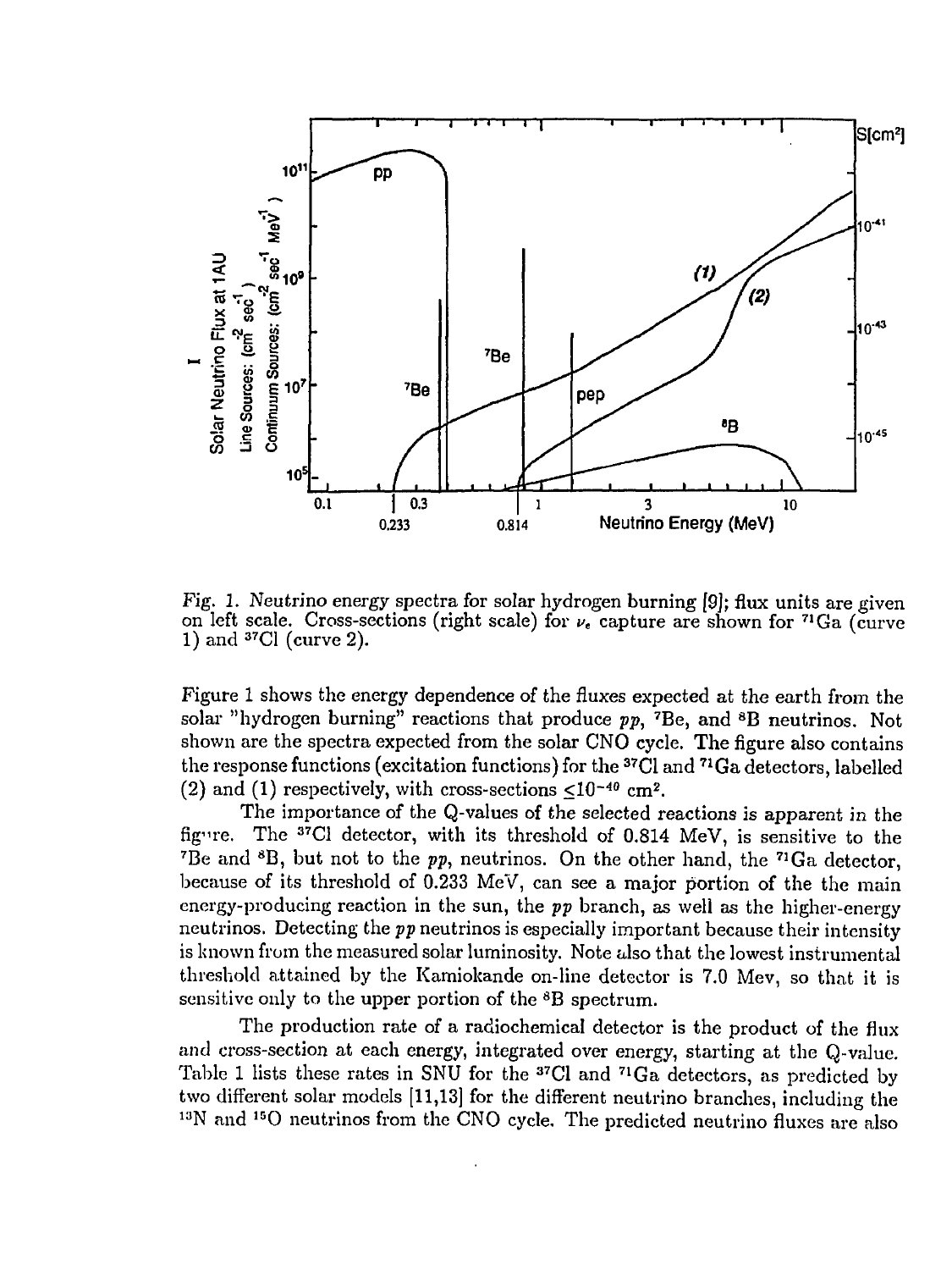| $\nu_e$ -branch | $\nu_e$ Flux $\alpha$<br>$\rm (cm^{-2}s^{-1})$ | $^{37}\mathrm{Cl}$ Rates $^a$<br>(SNU) | $\rm ^{71}Ga\;Rates$ a<br>(SNU) |
|-----------------|------------------------------------------------|----------------------------------------|---------------------------------|
| pp              | 6.0 (6.0) $\times 10^{10}$                     | 0.0(0.0)                               | 70.8 (70.6)                     |
| pep             | $1.4(1.3) \times 10^8$                         | 0.2(0.2)                               | 3.1(2.8)                        |
| $^7Be$          | 4.9 (4.2) $\times 10^9$                        | 1.2(1.0)                               | 35.8(30.6)                      |
| 8Β              | $5.7(3.8) \times 10^6$                         | 6.2(4.1)                               | 13.8(9.3)                       |
| 13 N            | 4.9 $(6.3) \times 10^8$                        | 0.1(0.1)                               | 3.0(3.9)                        |
| 15()            | 4.3 $(5.6) \times 10^8$                        | 0.3(0.4)                               | 4.9(6.5)                        |
| Sum             |                                                | 8.0(5.8)                               | 132 (124)                       |

Table 1. Predictions of two standard solar models.

 $\alpha$ ' Two numbers are listed for each entry: the first is from Ref. 11; the second, in parantheses, from Ref. 13.

listed, for comparison with data from on-line detectors.

## 4. **EXPERIMENTAL DETAILS AND RESULTS**

This section deals with each of the solar-neutrino detectors, points out significant experimental details, and summarizes the latest results, as of July, 1993. Much of this information and the figures that follow were provided to me by scientists working with the different detectors; they are acknowledged in section 7.

# 4.1. <sup>37</sup>C1

The <sup>37</sup>Cl detector was developed by Davis and colleagues at Brookhaven National Laboratory [1]. The detector, which has been operating in the Homestake Mine (USA) since 1971, consists of 615 tons of the organic liquid, perchloroethylene,  $C_2Cl<sub>4</sub>$ ; the natural abundance of <sup>37</sup>Cl is 24.23%. The neutrino-capture reaction is  ${}^{37}Cl + \nu_e \rightarrow {}^{37}Ar + \beta^-$ , with a Q-value as previously noted of 0.814 MeV.

Because Ar is a noble gas, the chemical extraction of the radioactive <sup>37</sup>Ar from the target is effectuated in high yield by periodically bubbling helium gas through the liquid to sweep out the Ar atoms. After purification, the <sup>37</sup>Ar is added to P-10 counting gas,  $90\%$  Ar and  $10\%$  CH<sub>4</sub>; this gas mixture is placed in a miniaturized proportional counter so as to optimize the counting efficiency. The signature of <sup>37</sup>Ar is the observation of the peak due to *K* x-ray and Auger-electron emission in electron capture, decaying with the characteristic 35.2-day half-life. The results from the <sup>37</sup>C1 detector [15] are shown in Fig. 2 for individual solar runs and for the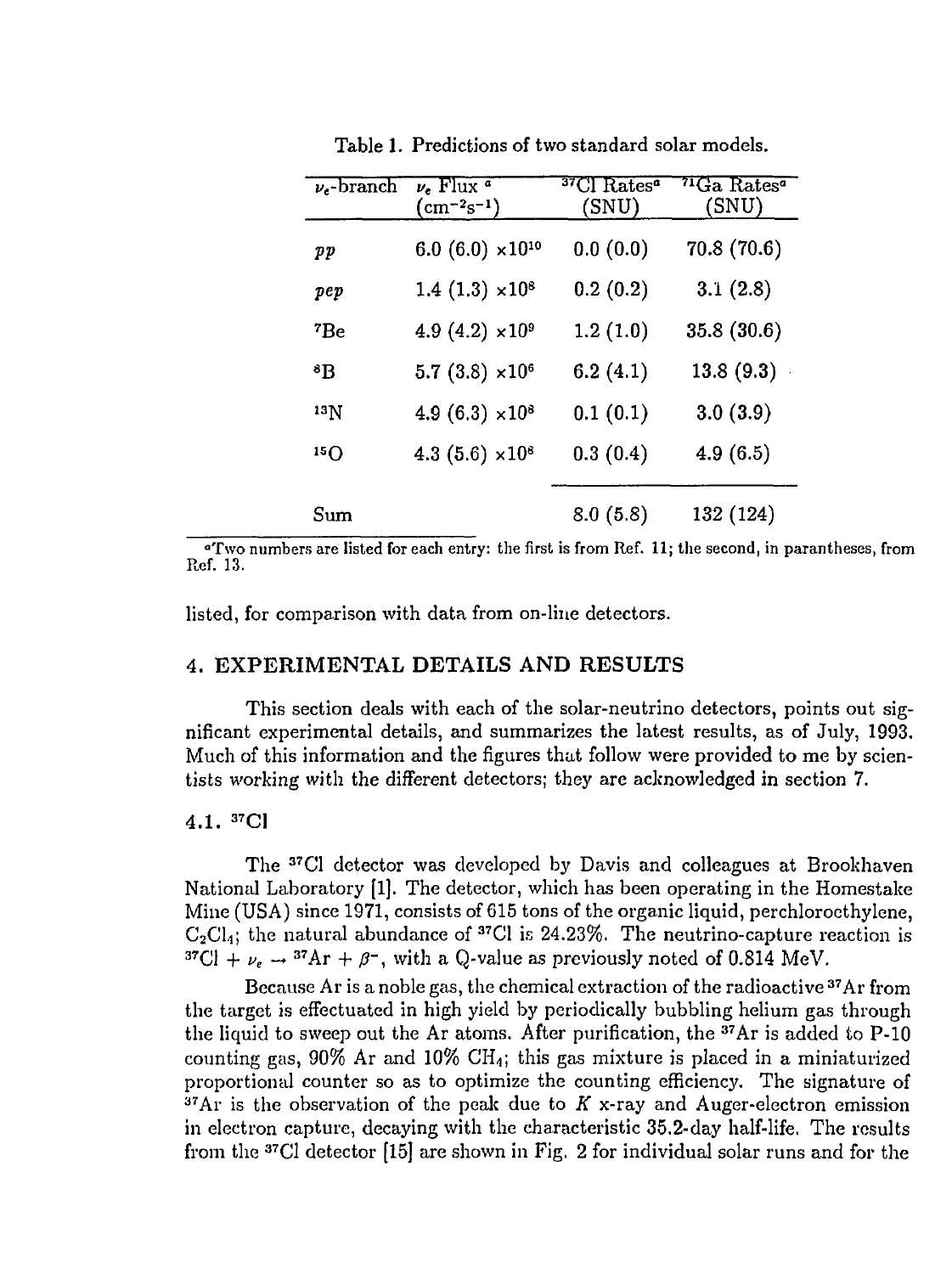

Fig. 2. Production rate of <sup>37</sup>Ar vs. time from the Homestake <sup>37</sup>Cl detector [15].

combined average value. It is impressive that this detector has been collecting data for more than 20 years.

From 1971-1990, 96 solar runs were done; 630 atoms of <sup>37</sup>Ar attributed to solar neutrinos were detected, equivalent to a mean production rate of  $0.430 \pm 0.043$ atoms per day, or  $2.28 \pm 0.23$  SNU [1,15]. In Table 1, values from two different solar models are listed for  ${}^{37}$ Cl,  $8.0 \pm 1.0$  SNU [11], and  $5.8 \pm 1.0$  SNU [12,13]; both are in serious disagreement with the experimental value. This well-known discrepancy is called the "solar neutrino problem".

## 4.2. Kamiokande

Kamiokande, situated in the Kamioka mine (Japan), has been operating as an on-line neutrino detector since 1987 [2]. The target is purified light water  $(H_2O)$ , with a total mass of 3000 tons; of this, 680 tons provide the fiducial volume of the target for solar neutrino detection, with the remaining mass of water serving as shielding around the target. Neutrinos are detected as a result of their elastic scattering from electrons in the target medium; the forward-scattered electrons emit Cerenkov radiation that is recorded in the multiple phototubes that view the target. The trajectories of these electrons, and therefore of the incoming neutrinos, are then reconstructed from these signals. Kamiokande has gone through several modifications to improve its operation and to reduce backgrounds, such as the installation of chemical purification equipment to remove naturally occurring radioactive contaminants, such as Rn, from the water. As these improvements have occurred, the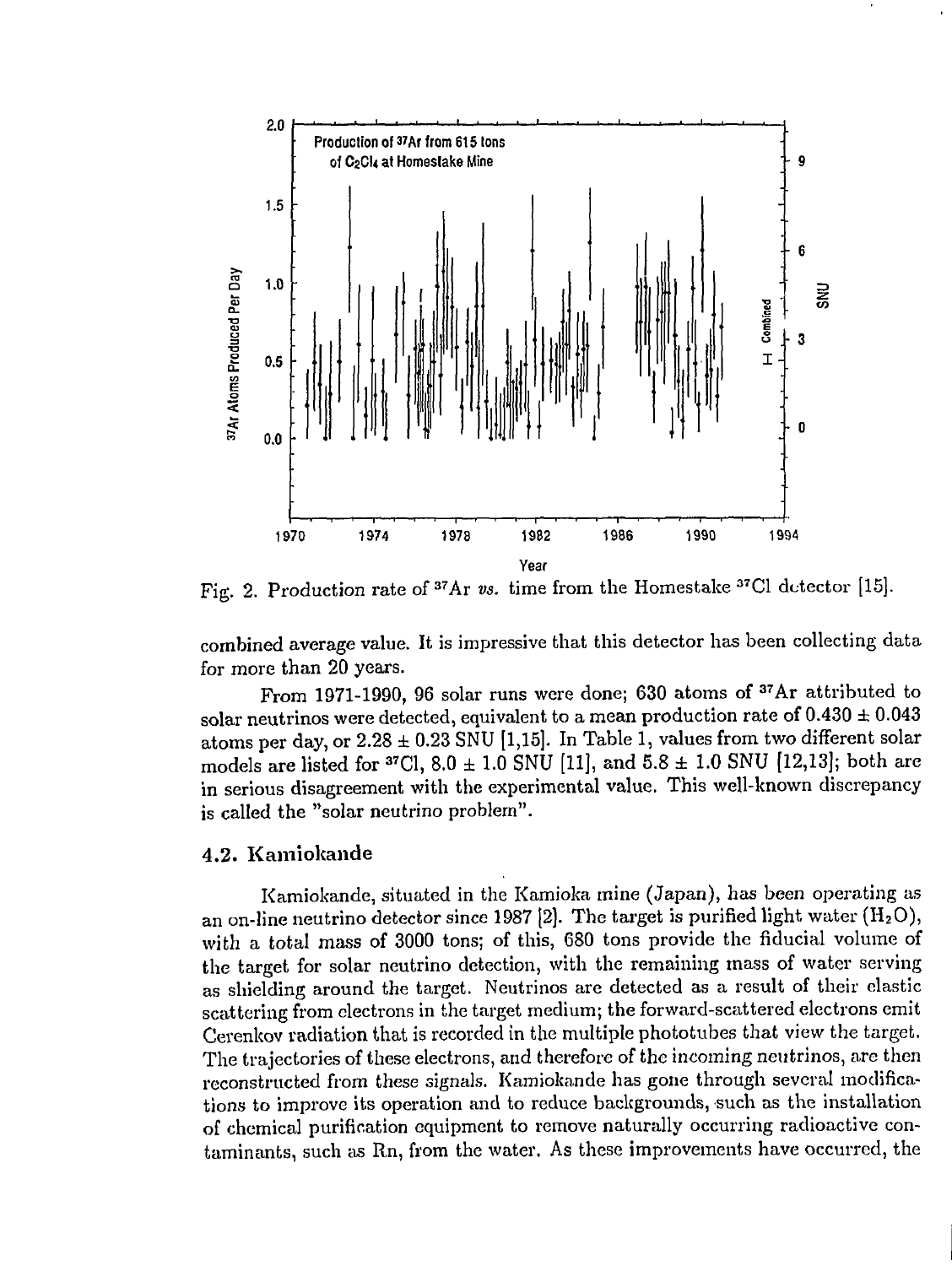

Fig. 3. Angular distribution of neutrino events relative to the sun's direction recorded by Kamiokande-2 and -3 [5],

threshold for neutrino detection has dropped. In Kamiokande-2, the threshold was 9.3 MeV; in the improved Kamiokande-3, it was lowered to 7.5 and then to 7.0 MeV [16]. As noted earlier, in all of these stages, Kamiokande has been sensitive only to *<sup>8</sup>B* neutrinos.

Figure 3 shows the composite results from Kamiokande-2 and 3, obtained during 4.27 years of data-taking [5j. These data, which have survived the various cuts that remove non-neutrino-related events, are plotted *vs.* the cosine of the angle between the detector and the sun (the position of the sun in the sky is known from the recorded time of each event). The data (dotted curve) are seen to peak at  $\Theta_{\text{sun}} = 0$ , whereas the rest of the measured angular distribution is essentially flat. There arc 493 observed events in the peak. The solid curve in the figure is that predicted by the standard solar model. In Fig. 3, the ratio of measured to predicted events is equal to  $0.50 \pm 0.04$  (stat.)  $\pm 0.06$  (syst.) relative to the value of the <sup>8</sup>E flux calculated in the solar model of Bahcall and Ulrich [11]; if the comparison is instead made with the solar model of Turck-Chieze and Lopes [13], the flux ratio is  $0.66 \pm 0.06 \pm 0.08$ . In either case, a substantial fraction of the predicted neutrino flux is missing. Qualitatively speaking, these Kamiokande results confirm the solar neutrino deficit first recorded by the <sup>37</sup>Cl experiment (neglecting details such as the different energy thresholds of these two neutrino detectors).

It is interesting to note that in Ref. 2 the Kamiokande collaboration extracted a \*B neutrino energy-spectrum from their data. Such information has relevance to neutrino-oscillation mechanisms. In their more recent reports, they have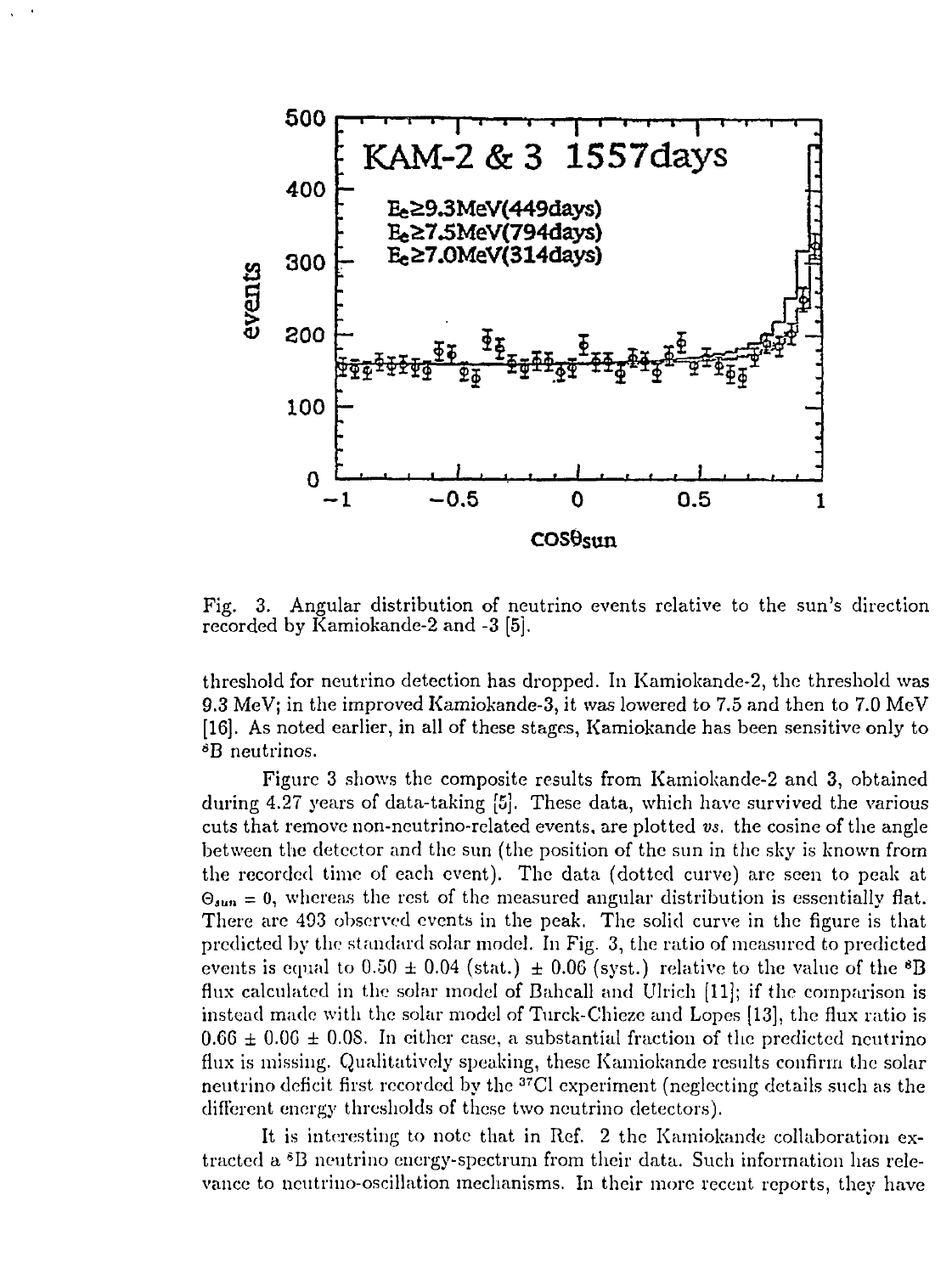

Fig. 4. Comparison [14] of the variation over time of the production rate of <sup>37</sup>Ar from the <sup>37</sup>Cl detector (points and solid curve) with the inverse of the number of sunspots (dotted curve). The data points are "running five-point averages"; see text.

not as yet shown an updated energy spectrum with improved counting statistics.

## **4.3. Temporal Variations of Solar Neutrinos?**

Davis has pointed out that data taken with the <sup>37</sup>C1 detector over two decades seem to show an anti-correlation with sunspot activity [14]. Figure 4 shows his radiochemical data points, plotted as a "running five-point average" (left scale) *vs.* time; in this method of averaging, the results of the first five runs taken in time sequence from Fig. 2 are averaged, the first run is then discarded and the sixth run in the sequence is added to the group, and a new average is calculated, *etc.* Davis has claimed that the inverted plot of sunspot activity, the dotted curve in Fig. 4 (right scale), and the averaged neutrino points qualitatively show the same variation with time.

This purported connection of solar neutrino production (for <sup>7</sup>Be and <sup>8</sup>B neutrinos) and sunspot activity has engendered much discussion in the literature, because no obvious mechanism exists to couple the two phenomena: i.e., solar neutrinos are produced in the solar core while sunspot activity is a magnetic phenomenon near the solar surface. Some authors have avoided the dilemma by claiming that the measured solar neutrino variation shown in the figure is not statistically significant, while others have chosen to accept the premise that such an effect exists and to explore its significance. The interest in this regard is mainly from a theoret-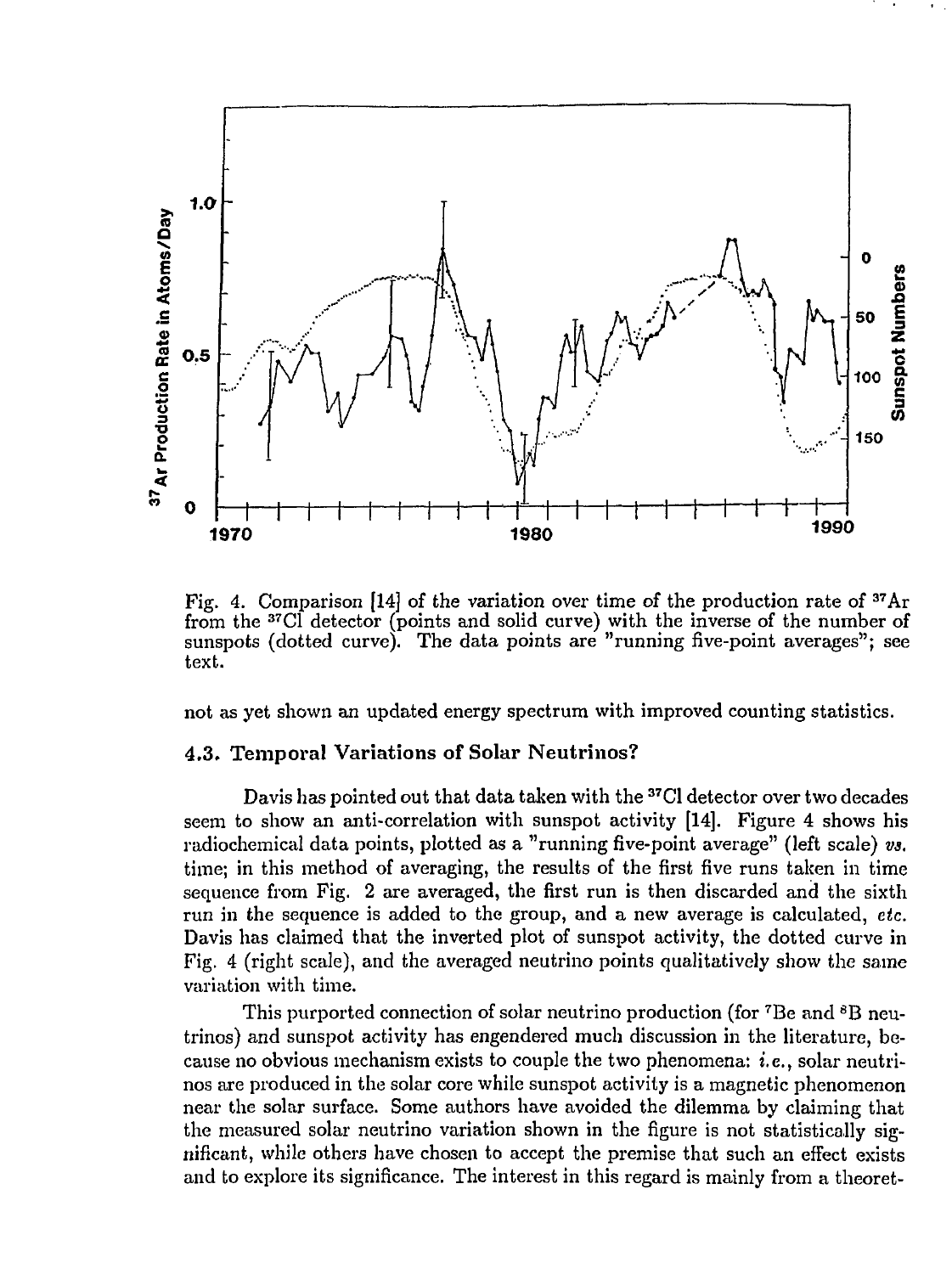

Fig. 5. Comparison of the variation over time of the flux of <sup>8</sup>B neutrinos, as derived from the <sup>37</sup>C1 data (open points) [15] and as reported by Kamiokande (closed points) [5]. See text.

ical viewpoint; mechanisms have been conceived of that involve neutrino magnetic interactions, the possibility of a non-zero neutrino-magnetic-moment, *etc.*

An experimental test of this possible correlation of neutrino flux and sunspot activity was done by the Kamiokande group by searching its data for neutrino-flux variations that occurred during the period 1987-1992 [5]. It concluded unequivocally that there was no detectable variation of the solar neutrino flux, as shown by the closed points in Fig. 5, thus *refuting* the claim from <sup>37</sup>C1 of a correlation with sunspot activity.

This subject becomes even more intriguing as a result of a recent analysis by Davis [15]. He calculated the average values of his <sup>37</sup>Ar production rates for time bins that he selected to be identical to those used in the Kamiokande analysis. He then converted these rates into <sup>8</sup>B neutrino fluxes by taking account of the predicted fraction of his signal that is due to <sup>8</sup>B neutrinos (see Table 1). The results of his analysis are shown in Fig. 5, where his derived  ${}^{8}$ B flux values are plotted as open points, and the five Kamiokande values, as closed points; two additional Kamiokande points for 1991 and 1992, not shown in the figure, are very similar in value to the points that are shown. Davis concludes that, except for his low point in 1988, his values *agree* point by point with the Kamiokande values. He also notes that, for the period January 1987 to May 1991, the two experiments agree on the average values of the  ${}^{8}B$  flux:  $2.04 \pm 0.31$  from  ${}^{37}Ar$ ,  $2.39 \pm 0.35$  from Kamiokande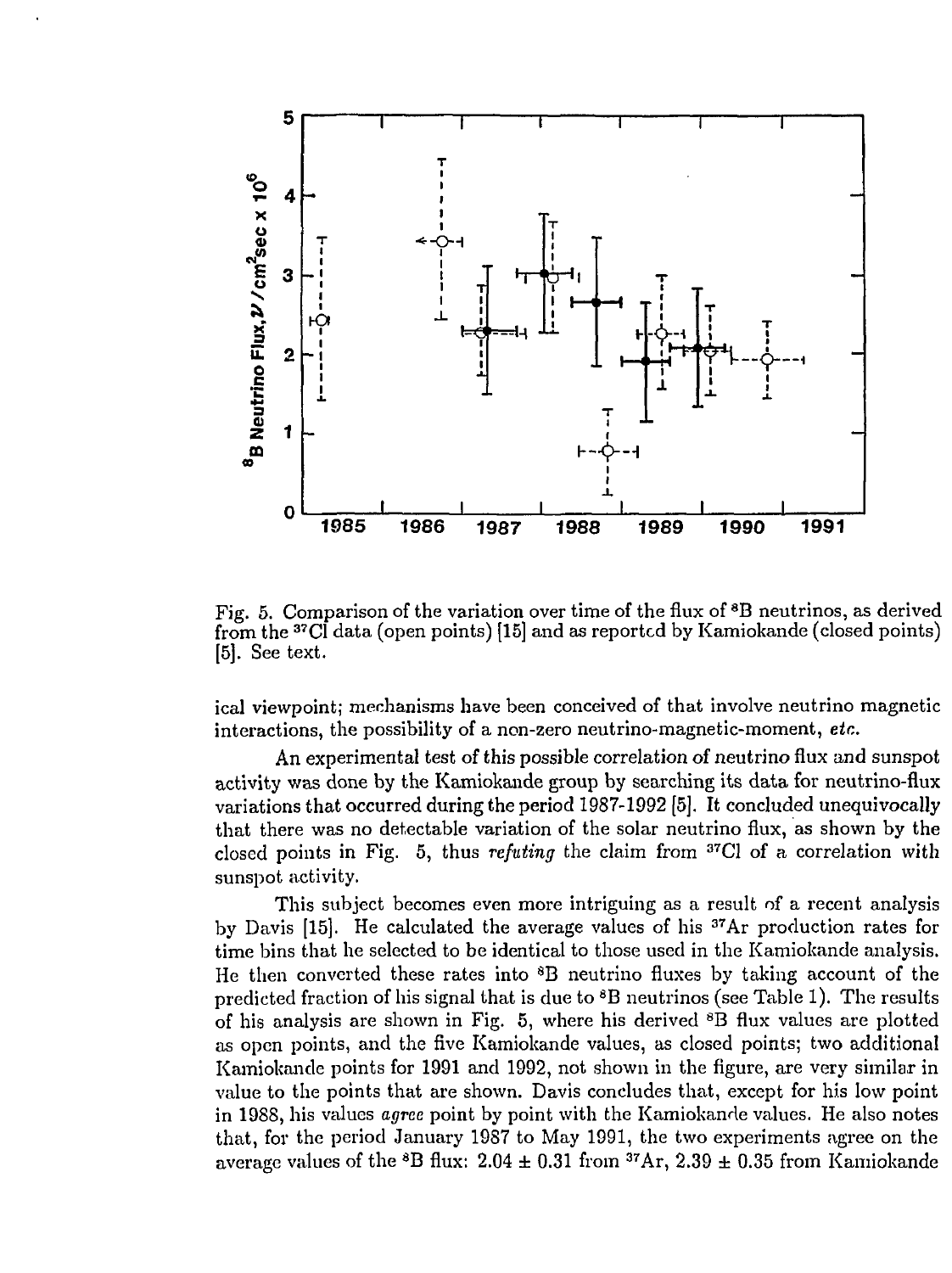(in units of  $10^6$  cm<sup>-2</sup> s<sup>-1</sup>).

What are we to make of this comparison? The point of Davis' analysis is that the time bins used by Kamiokande are too coarse to reveal any temporal variation; his data, when treated in the same way, do not show much variation either. One other result of his analysis: for this four-year period that overlaps the Kamiokande data, eighteen <sup>37</sup>C1 solar runs gave a mean total production rate  $(i.e.,$  for all neutrino branches above the 0.814-MeV threshold) of  $2.86 \pm 0.40$  SNU, which is higher than his twenty-year mean of  $2.28 \pm 0.23$  SNU quoted sarlier. Davis infers that this increase is statistically significant and is further evidence for a solar neutrino output that changes over time. On the other hand, he does point out that his recent data, plotted in Fig. 2 for the period beginning in 1989, do not exhibit the expected correlation with solar activity, i.e., the measured neutrino rates did not continue to decrease as the sunspot number increased during that period. No explanation has been offered for this change in the trend of his data.

I leave it to the reader to interpret these different, sometimes conflicting, arguments. The possibility of temporal variations in solar neutrino production is still an open question.

## 4.4. <sup>71</sup>Ga: GALLEX and SAGE

#### 4.4.1. **Operation** of **the** Two Detectors

There are two operating radiochemical detectors that use  ${}^{71}\mathrm{Ga}$  (natural abundance, 39.89%) as the target in the reaction <sup>71</sup>Ga +  $\nu_e \rightarrow$  <sup>71</sup>Ge +  $\beta^-$ : SAGE and GALLEX (I am a member of the GALLEX collaboration). SAGE is located in the Baksan Neutrino Observatory (Russia); GALLEX, in the Gran Sasso National Laboratory (Italy). This situation of two radiochemical detectors that use the same neutrino reaction is quite unusual because such neutrino-detection experiments not only are very expensive, but also require many years of intensive effort before any reliable data are forthcoming. Yet, having two very similar, if not identical, detectors offers the unique possibility of independent verification of a solar neutrino measurement.

The basic operation of the gallium detector is analogous in many ways to that of the <sup>37</sup>C1 detector. This situation is understandable when it is realized that much of the early research, especially of the chemistry, of the <sup>71</sup>Ga detector was done at Brookhaven. However, the product of the neutrino capture, <sup>71</sup>Ge, is not a noble gas as is <sup>37</sup>Ar, so some ingenuity had to be used to find successful chemical procedures, to separate Ge from the target, and to prepare a Ge compound that is suitable for low-level counting. The key to the removal of the radioactive <sup>71</sup>Ge product from the Ga target is the formation of a volatile compound,  $\text{GeCl}_4$ , which can be entrained in a stream of gas. The extraction of this compound is quantitative,  $\approx 100\%$ . This product is then converted to another gaseous compound, GeH4, which is a suitable counter-filling gas; this compound is purified by gas chromatography, mixed wi.'h Xe and put into a (miniaturized) proportional counter. Xe is added to the counter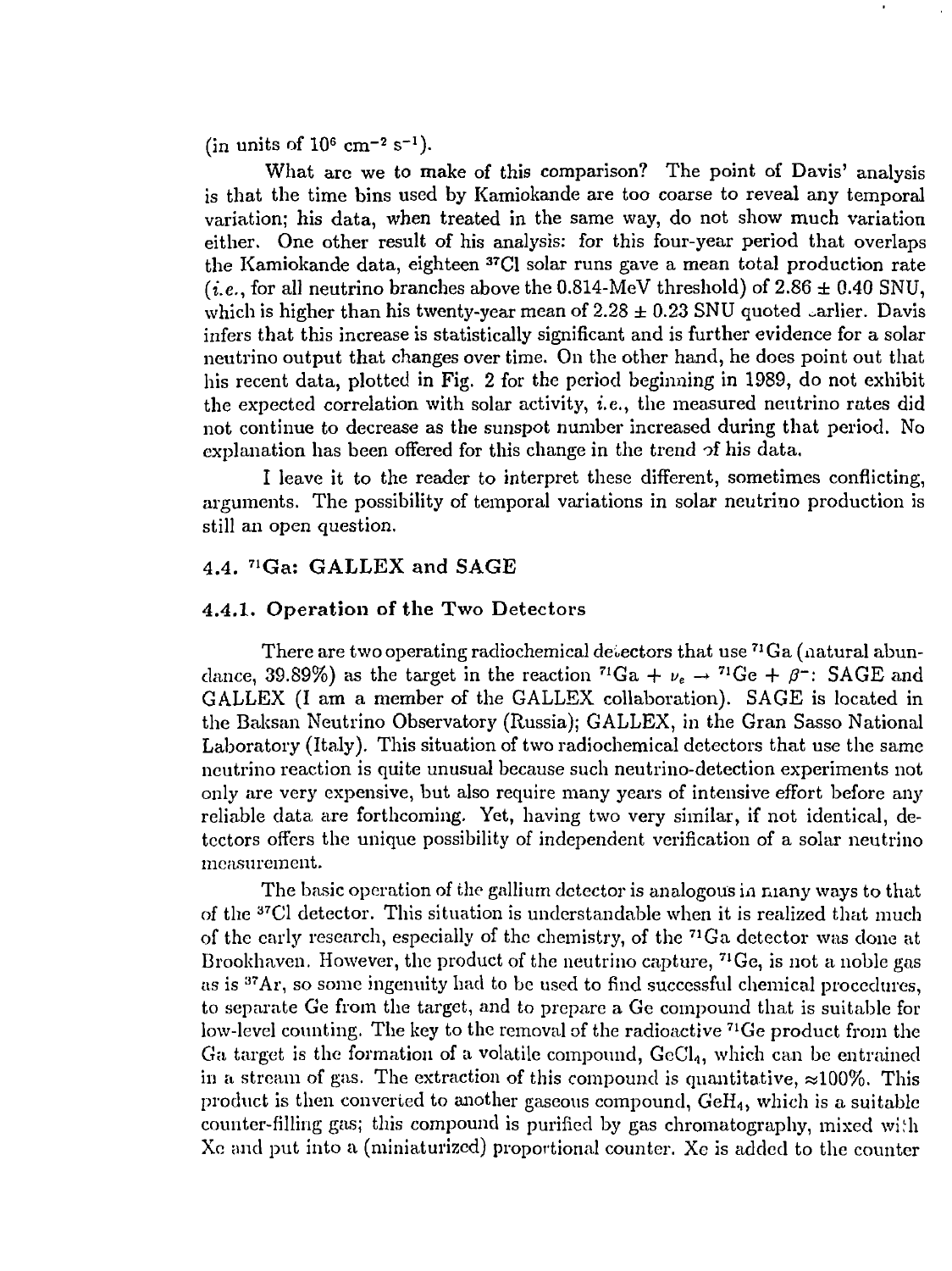to increase the counting efficiency for the energetic x-rays emitted in the decay of <sup>71</sup>Ge. The signature of <sup>71</sup>Ge is the observation of the *K* and *L* peaks from electron capture, decaying with the characteristic 11.43-day half-life.

The chemical forms of the gallium targets used in GALLEX and SAGE are different, and so their initial chemical procedures also differ. The GALLEX target contains 30 tons of gallium in a concentrated aqueous solution of GaCl<sub>3</sub> (8 M) and HCl (2 M). Under these conditions, any Ge, such as that formed by  $\nu_e$  capture, will automatically tend to form volatile GeCl<sub>4</sub>. This product is then extracted by bubbling an inert gas,  $N_2$ , through the liquid target. SAGE uses liquid Ga metal (melting point, 29.8 *°C)* as its target; the experiment began with 30 to as of metal, which was increased to 57 tons in mid 1991. To remove any Ge formed in the target, an aqueous mixture of HCl and the oxidant,  $H_2O_2$ , must be vigorously mixed with the molten Ga metal. GeCl<sub>4</sub> is formed and migrates to the aqueous phase, from which it can then be removed in the usual manner, in a gas stream. From this stage on, the chemical and most of the ensuing steps used by SAGE and by GALLEX are very similar.

One difference to be noted between SAGE and GALLEX is in the <sup>71</sup>Ge energy-spectra obtained with their low-level counting systems. Since their solar data-taking began, GALLEX has had the capability of detecting both the *L* (1.17 keV) and *K* (10.37 keV) peaks, while SAGE until very recently has been able to count only the K peak, because of excessive background and/or noise in the  $L$ -region of their spectrum.

In the start-up phases of both experiments, even though great care was taken to avoid radioactive contaminants, similar problems were encountered. The first, which was initially rather serious, was due to the fact that several radioactive germanium isotopes arc produced by cosmic-ray bombardment while the gallium target material is above ground, before being brought into the underground laboratory. One isotope,  $^{68}$ Ge, has a very long half-life, 271 days, and a decay mode that is very similar to that of  $71$  Ge. It was found that an extremely small but non-negligible fraction of this cosmogenic <sup>68</sup>Ge unaccountably remained in the gallium target. Although it was removed only slowly by the usual chemical steps, the number of extracted <sup>68</sup>Ge atoms was high enough to raise the counter backgrounds to a level where it was not possible to see the decay of the  $\approx 1$  atom per day of <sup>71</sup>Ge expected. Special steps had to be taken, such as heating the 101 tons of GALLEX target, solution or cleaning anew the SAGE target containers, to reduce the <sup>68</sup>Ge to acceptable levels; these steps were done successfully. However, the startup of both SAGE and GALLEX was delayed by several months before their "<sup>os</sup>Ge problems" were solved.

A second problem, common to both experiments, was due to the fact that  $222Rn$  is an environmental contaminant. For example, the radioactive non-volatile daughters of Rn can deposit on the outside of the counters and contribute to the background. In addition, GALLEX found that a few atoms of  $222 \text{Rn}$  somehow manage to find their way into the counters, even though the gas chromatography docs separate Rn from GcH4 with high efficiency. Since some Rn decay events fall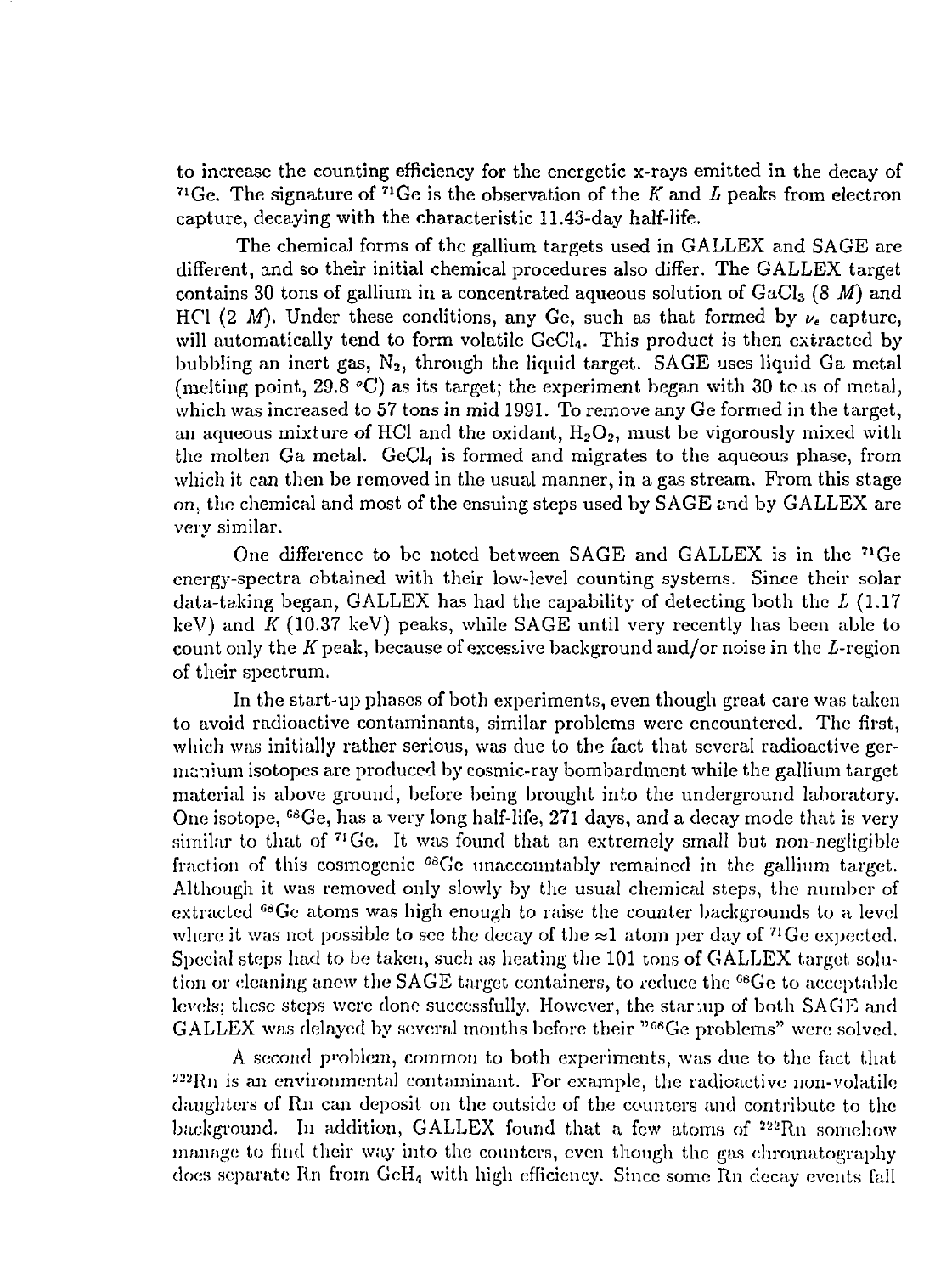in the energy regions of interest for  $71\text{Ge}$ , it is of vital ir  $\cdot$  ortance that Rn events not be mistaken for those from <sup>71</sup>Ge. In GALLEX, we h. rned to identify Rn counts definitively; typically, we find  $\approx 3$  atoms of Rn in a er, which on average produce 1 distinctive count that can be vetoed.

### **4.4.2. Results from the Two Gallium Detectors**

The story of the comparison of SAGE and GALLEX results is complicated. I think it is clearest if told in a chronological way.

Of the two detectors, SAGE was the first to begin taking solar data. The first results came from five runs, which were presented at a conference in mid 1990 and then published in late 1991 [4]. These results contained no clear evidence for <sup>71</sup>Ge, and therefore, no evidence for solar neutrinos entering the target. The best fit to the data gave a production rate of  $20 \pm 17$  (stat.)  $\pm 32$  (syst.) SNU; a more conservative analysis set an upper limit, <55 SNU at the 68% confidence level. These values are to be compared with solar model predictions (Table 1) of 132 SNU [11], and 124 SNU [13].

GALLEX presented its first results from 14 runs at the 1992 Granada conference and also in two concurrent publications [3,17]; note that some of the SNU values were called "preliminary" because counter backgrounds for those runs were still being measured. The characteristic energy spectrum and decay curve of <sup>71</sup>Ge were measured, showing clear evidence of a solar neutrino signal. The measured production rate was  $83 \pm 19 \pm 8$  SNU, which was  $(67 \pm 16) \%$  of the standard model prediction [11]. Significantly, GALLEX claimed thai this relatively large measured production rate provided the first direct evidence for solar *pp* neutrinos.

Later, at the 1992 Dallas conference [18], SAGE presented new data from seven additional runs, done through 1991, which did contain evidence for a solar neutrino signal. Their new production rates were similar to the GALLEX values. Taking the data from all 12 of their runs, SAGE reported a combined mean value of  $58 \pm 21 \pm 14$  SNU, 44% of the model prediction.

Finally, at the present time, July, 1993, GALLEX in a new publication [19] has reported its final data from the 14 earlier runs plus data from seven additional runs. Its new mean rate for <sup>71</sup>Ge, obtained from 98 *K* and *L* events observed in 21 runs, is  $87 \pm 14 \pm 7$  SNU. To date, SAGE has not updated its 1992 reported value, which corresponds to 24 *K* events. I have been told that new SAGE data are being analyzed and will be presented later this year.

Figs. G and 7 present the most recent GALLEX results [19]. Fig. 6 presents the decay curve of the combined data from the 15 runs that have been completed; the solid line is a maximum-likelihood (M-L) analysis of the data, done with 11.43 day <sup>71</sup>Ge, a small contribution from 271-day <sup>68</sup>Ge, and a constant background. The  $\chi^2$  fit to the data, taking the theoretical values from the M-L curve, is seen to be quite acceptable for 20 degrees of freedom (22 time bins). Fig. 7 shows the results of the 21 individual GALLEX runs, analogous to Fig. 2 for <sup>37</sup>Cl.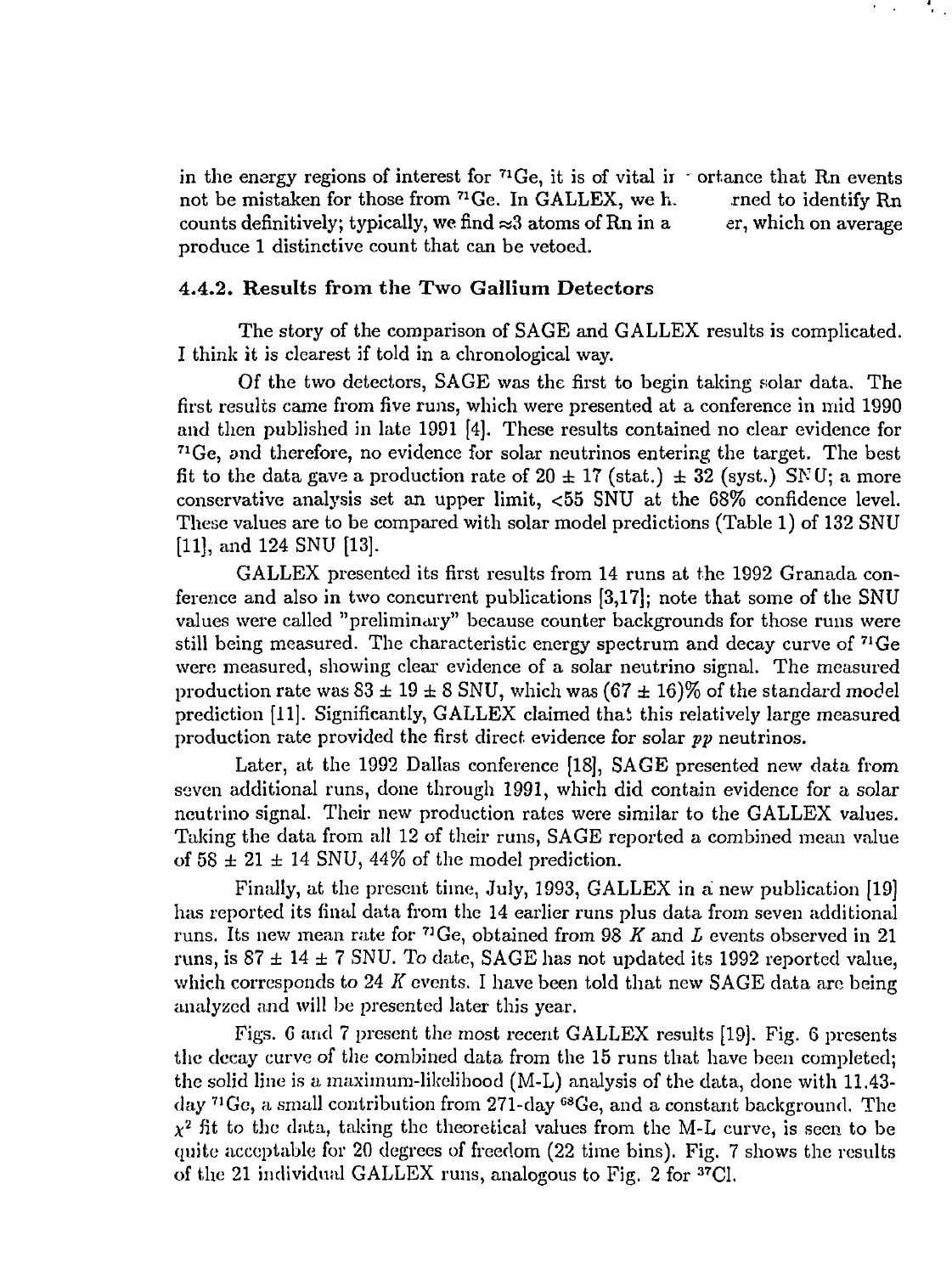

Fig. 6. Decay data from the 15 GALLEX runs that have been completed [19]. The points are the average count rates per run, for counting-time bins shown by the horizontal bars. The solid curve is the maximum-likelihood solution for 11.43-day <sup>71</sup>Ge plus 2 longer components, as described in the text.



Fig. 7. Variation with time of the production rate of <sup>71</sup>Ge from the 21 GALLEX runs [19]. The right scale is the production rate in SNU from solar neutrinos, while the left scale is the total rate from all known sources (solar plus "side reactions").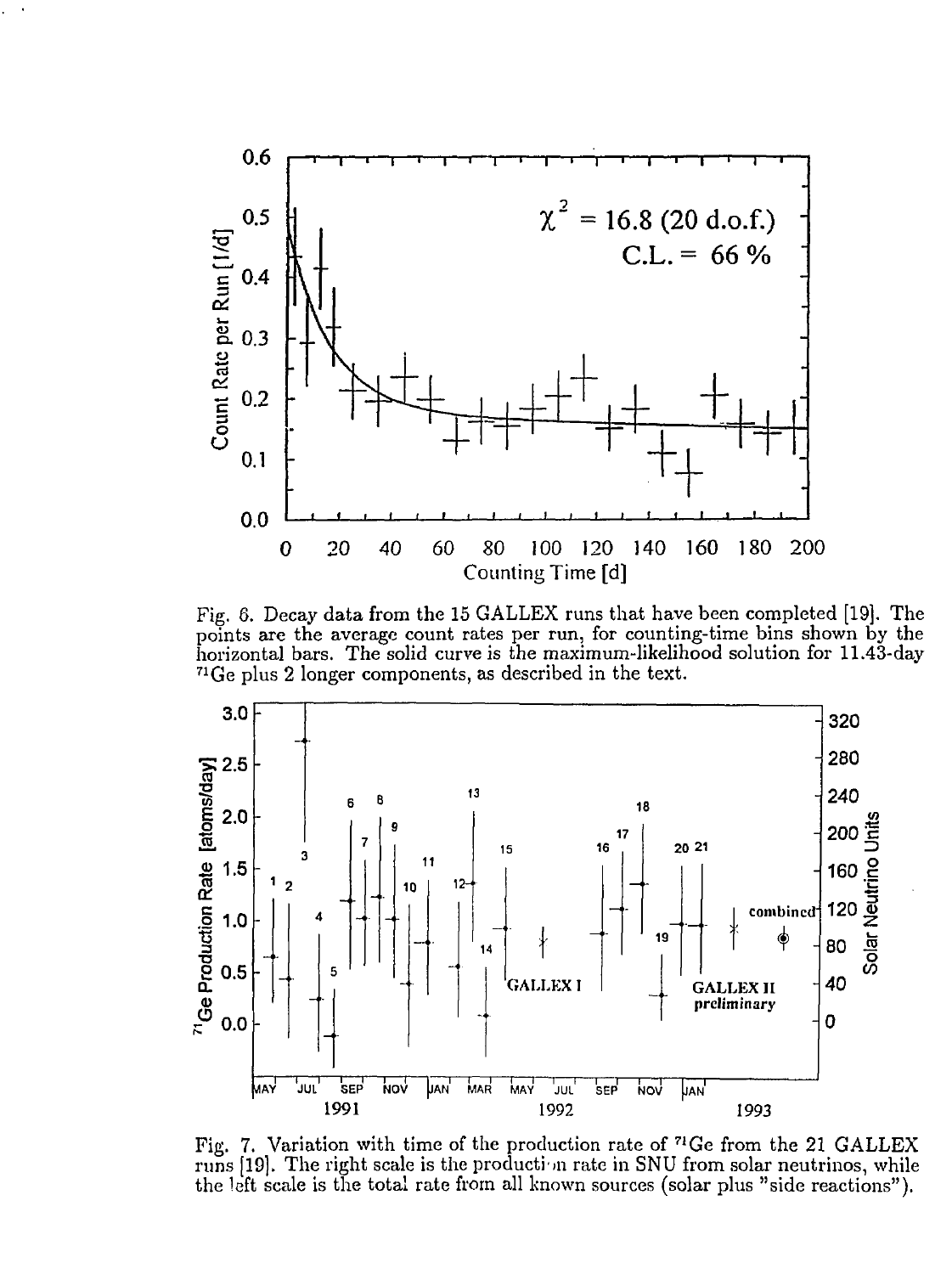

Fig. 8. Counting results from individual SAGE runs, shown as accumulated counts *vs.* time. Data are the solid histograms; maximum-likelihood fits are the dashed curves [18].



Fig. 9. Variation with time of the production rate of  $^{71}$ Ge in SNU from SAGE [18]. Note the increase in target mass in 1991.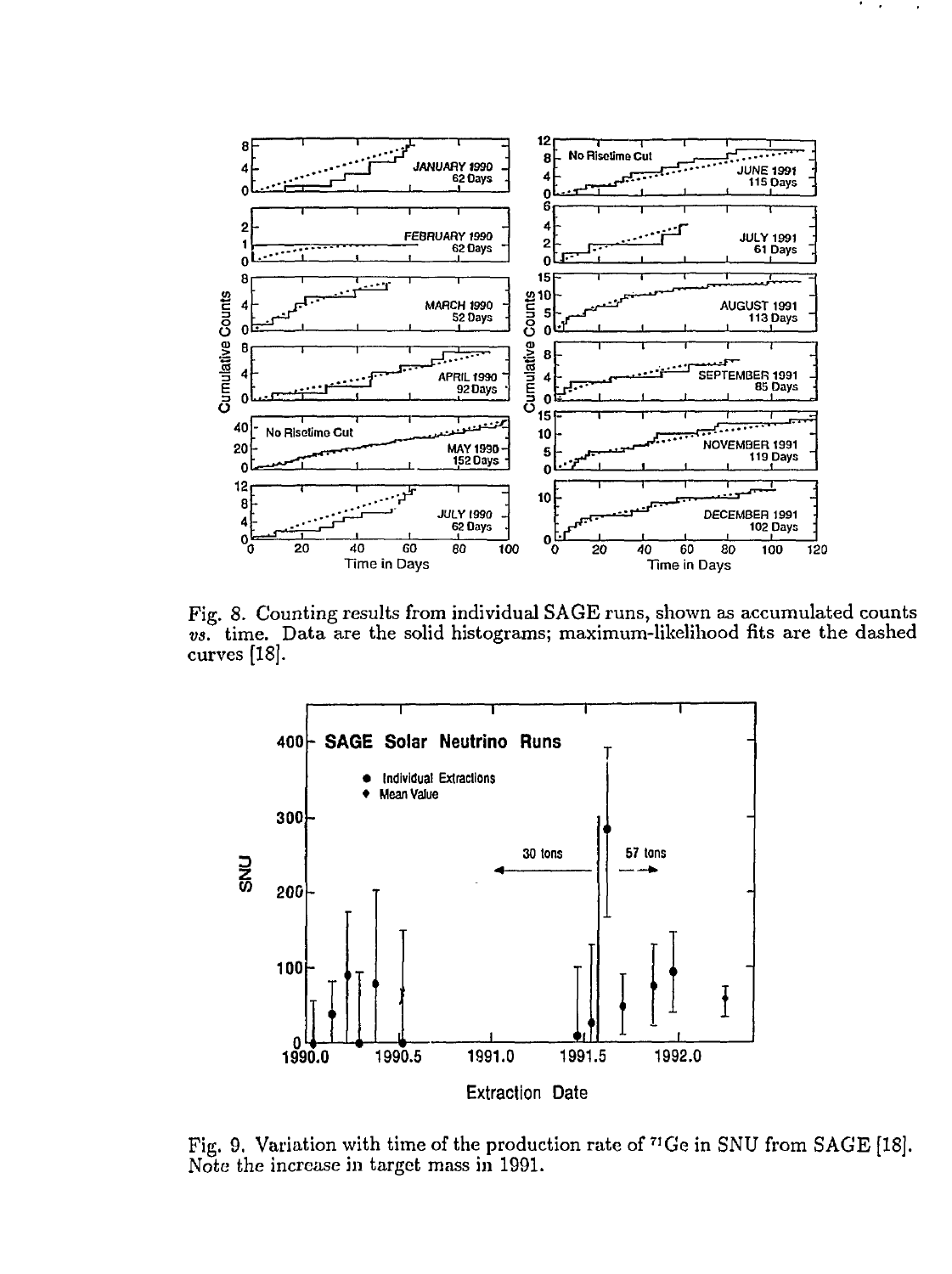Fig. 8 shows the decay data from the 12 individual SAGE runs [18]. The results are shown as counts accumulated during the counting period ("integral counts"): the solid histograms are the data and the dashed curves are the maximumlikelihood fits. Note that a constant count rate, such as a background, will give a straight line in this plot, while a decaying component will have curvature. The dates of the runs and the length of each counting cycle are shown. The corresponding production rates of <sup>71</sup>Ge from these 12 SAGE runs are shown in Fig. 9.

Both GALLEX and SAGE continue to do solar runs, so their statistical errors and possibly the systematic errors as well, should decrease as more data are accumulated and improvements are made in the experiments. One item of note is that both groups are planning to do independent, full-scale, comprehensive tests of their experiments by "replacing" the solar neutrino signal with a more intense signal from a radioactive source. The isotope chosen as the source is 28-day <sup>51</sup>Cr, which decays by electron capture, emitting neutrinos. It is produced in a nuclear reactor, by irradiating kilograms of enriched <sup>50</sup>Cr with a high flux of thermal neutrons. The decay rate of the source, and therefore its rate of neutrino emission, can be determined directly, *e.g.* by measuring the intensity of its 310-keV  $\gamma$  ray. Irradiating the gallium target with this known source and measuring the number of  $1^1$ Ge atoms extracted will show if all facets of the experiment are working properly. Both GALLEX and SAGE plan to do these tests with  ${}^{51}Cr$  sources of  $\approx$ 37 PBq (1MCi) intensity in mid 1994.

## 5. **INTERPRETATION** OF **THE DATA**

Discussions of the standard solar models and of explanations of the solar neutrino problem in terms of neutrino oscillations have been discussed by many others, including C. W. Kim at this workshop. Although the scope of my talk is experimental, I will make a few comments about interpretations of existing solar neutrino data.

As noted above, all four neutrino experiments to date have reported deficits. The latest experimental values (reported above) divided by the theoretical predictions [11] are: 0.29 ± 0.03 for <sup>37</sup>C1, 0.50 *±* 0.07 for Kamiokande, 0.66 ± 0.12 for GALLEX, and  $0.44 \pm 0.19$  for SAGE. In this comparison, the statistical errors in the theoretical values have been neglected and the statistical and systematic errors in the measurements have been combined in quadrature.

In its paper on the implications of these results [17], the GALLEX collaboration stated that the gallium result, taken by itself with its present large statistical error, was not in violent disagreement with the solar model predictions. However, they concluded that it was extremely difficult (but not impossible) to alter the standard solar models enough to have them agree with the results of all of the solar neutrino experiments. For example, trying to fit the experimental data by simply varying one theoretical parameter, the temperature of the solar core, while taking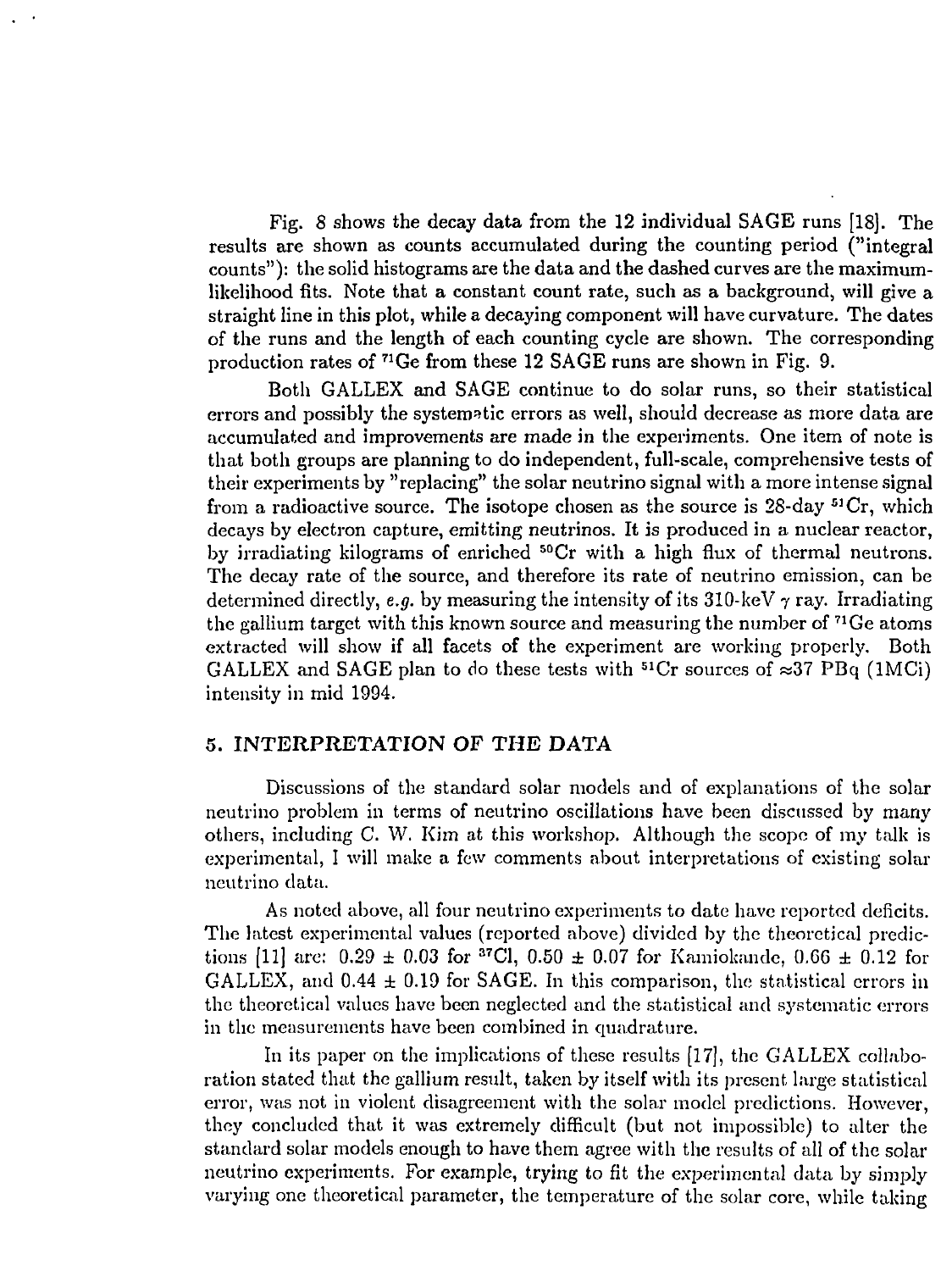

Fig. 10. MSW plot as presented by GALLEX in Ref. 17. The contour plots were calculated for the <sup>71</sup>Ga detector. The gray regions are consistent with the results from <sup>37</sup>Cl and Kamiokande, while the smaller black regions also include the GALLEX results. See text.

into account the predicted exponential temperature dependences of each neutrino branch [9], pp, <sup>7</sup>Be and <sup>8</sup>B, led to a temperature change in the core that was so large that it was unphysical.

On the other hand, GALLEX concluded that neutrino oscillations in matter, as described by the MSW effect [20], could satisfactorily explain the existing solar neutrino data. Figure 10 shows the MSW plot taken from Ref. 17 with calculated contours drawn for <sup>71</sup>Ga. The gray regions are consistent with the results from <sup>37</sup>C and Kamiokande, while the black regions also include the GALLEX results. We see that the results from the three different detectors narrow the available combinations of  $\Delta m^2$  and the mixing angle,  $\Theta$ , to two to three limited regions in the MSW plot (where  $\Delta m^2 = m_1^2 - m_2^2$ , and  $m_i$  is the mass of the *i*th mass-eigenstate). The  $\Delta m^2$ values fall in the range,  $10^{-5}$  -  $10^{-6}$  eV<sup>2</sup>. Thus, if  $m_2 \gg m_1$ ,  $m_2$  is on the order of meV, much smaller than the upper limits of several eV derived from  $\beta$ -decay end-point experiments (as discussed by R. G. H. Robertson at this workshop).

A much more detailed examination of these ideas was presented recently by Bludman *et d.* [21], who also considered the theoretical dependence of neutrino fluxes on core temperature. Because they could not obtain a consistent fit to all of the neutrino data, they concluded that no astrophysical explanation of the solar neutrino problem was possible. Bludman *et al.* also did a series of MSW calculations, and noted that their results for the combined data from the four detectors were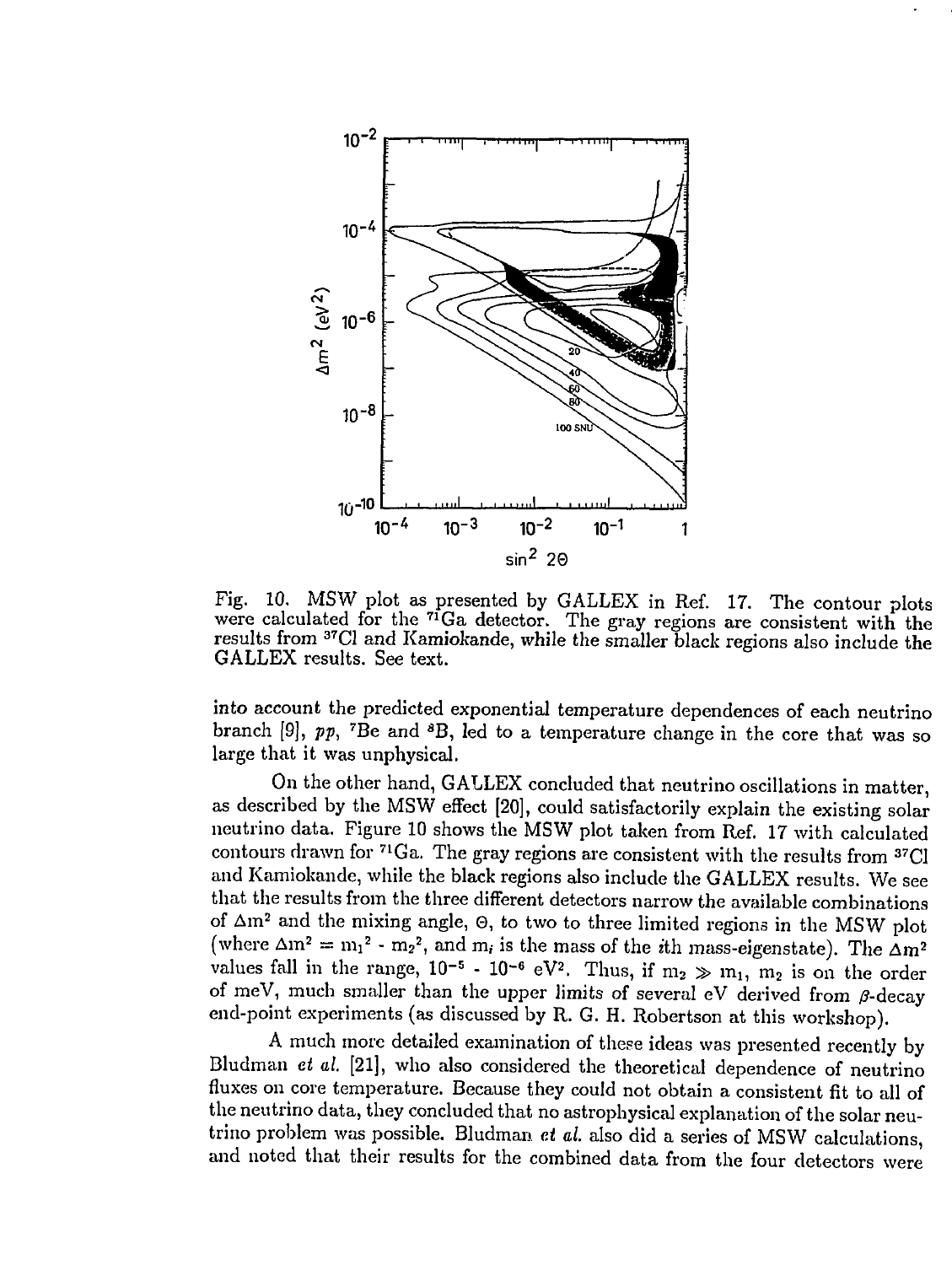

Fig. 11. Plots of the survival probability for solar neutrinos, *P(E), vs.* neutrino energy [21]. MSW fits to the experimental data, analogous to what is shown in Fig. 10, were done, resulting in unique parameter sets for the nonadiabatic and large-mixing-angle solutions; see text for the values. These parameters were then used to calculate the *P(E)* curves.

indistinguishable from the GALLEX MSW plot shown in Fig. 10. These authors went further in their treatment of the MSW theory and used the data to obtain a unique fitted set of the theoretical parameters,  $\Delta m^2$  and sin<sup>2</sup> 20: their respective values are  $4.9 \times 10^{-6}$  eV<sup>2</sup> and  $8.3 \times 10^{-3}$  for the nonadiabatic MSW solution, and  $9.8 \times 10^{-6}$  eV<sup>2</sup> and 0.76 for the large-mixing-angle MSW solution. For each set of these parameters, they then calculated values of  $P(E)$ , the probability of survival of *v<sup>t</sup>* in the sun as a function of neutrino energy. Their *P(E)* curves are shown in Fig. 11.

It is interesting to note in Fig. 11 that below 0.42 MeV, the maximum energy of *pp* neutrinos, the value of *P(E)* is appreciable for each MSW solution, especially for the nonadiabatic case where  $P(E) \approx 1$ . This prediction, that the majority of *pp* neutrinos survives the matter oscillations, supports the GALLEX claim for the observation of *pp* neutrinos.

We also see in Fig. 11 that the nonadiabatic solution reduces the flux of <sup>7</sup>Be neutrinos most severely (especially for the major component at 0.86 MeV) and the <sup>8</sup>B neutrinos to a lesser extent. Contrastingly, the large mixing-angle solution has a less pronounced energy dependence that affects all of the neutrino groups similarly.

These comparisons of the results of the four solar neutrino experiments with both the standard solar theory and the MSW theory suggest that neutrino matter-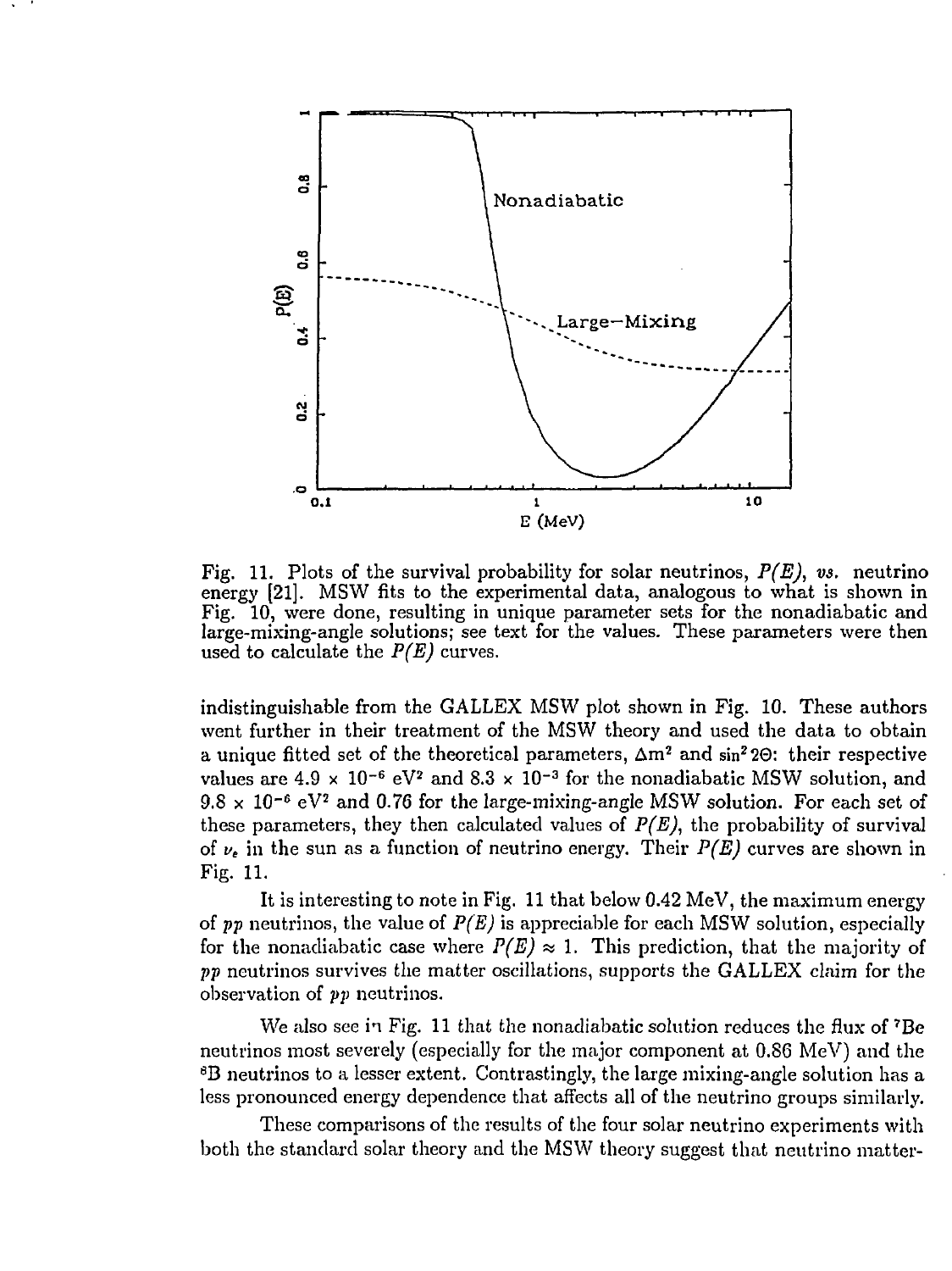oscillations are possible, although reduction of the statistical errors in the <sup>71</sup>Ge results is needed to tighten **the** constraints on the standard solar model (another possibility is vacuum oscillations **[22]).** However, all of the experiments have only noted the disappearance of  $\nu_e$ . None has provided direct evidence for oscillations, the so-called "smoking gun", such as (a) the observation of the other neutrino flavors,  $\nu_{\mu}$  or  $\nu_{\tau}$ , to make up the neutrino deficit, or (b) the distortion of the  $\nu_{\epsilon}$  energyspectrum. Such data will have to await the completion of the new generation of on-line solar neutrino detectors, some of which I discuss below.

## **6. NEW DETECTORS**

In this section. I will briefly discuss three on-line detectors that are in various stages of construction and are expected (or hoped) to become operational in the near future, in the period 1995-97: Super-Kamiokande, SNO and Borexino. One goal of all of these detectors is to achieve much higher data collection rates than the neutrino detectors that are operating today. There are many other concepts that have been proposed as solar neutrino detectors, which are in various stages of development, but will most likely not come on line in the near future; none of these will be reviewed here.

In principle, all of these detectors will be able to measure the energy spectrum of the solar neutrinos. This characteristic is important because observation of shifts or distortions in the neutrino energy-spectrum should be one of the signatures of neutrino oscillations, since the neutrino-oscillation probability, *P(E),* has a sensitive energy dependence. Such spectral distortions are not expected to occur if the observed deficit of  $\nu_e$  is due to astrophysical causes.

## G.I. **Super-Kamiokande**

A major expansion at the Kamiokasite (Japan), Super-Kamiokande, is being undertaken at present [5]. Its principles of operation, based on detection of neutrinoelectron elastic scattering, are identical to those of Kamiokande. However, major improvements are being implemented. For example, the new detector will contain 50000 tons of purified  $H_2O$ ; the fiducial volume containing 22000 tons of  $H_2O$  will be viewed by 11200 large photomultiplier tubes. Improved electronics and purification processes to remove radon and other naturally occurring radioactive impurities will be installed.

Super-Kamiokande is scheduled to begin taking data in 1996. Its goal is to achieve significant improvements relative to Kamiokande: to reduce the detection threshold from 7 to 5 MeV and to accumulate about  $100 \times$  as much data.

Super-Kamiokande will not be able to distinguish the neutral-current from the charged-current signal. But its high data rate and low threshold should allow it to recognize distortions in the electron-energy spectrum that should result from neutrino oscillations. It should also see an appreciable day-night effect  $(i.e., addi-)$ tional oscillations occurring for those neutrinos that pass through the Earth on the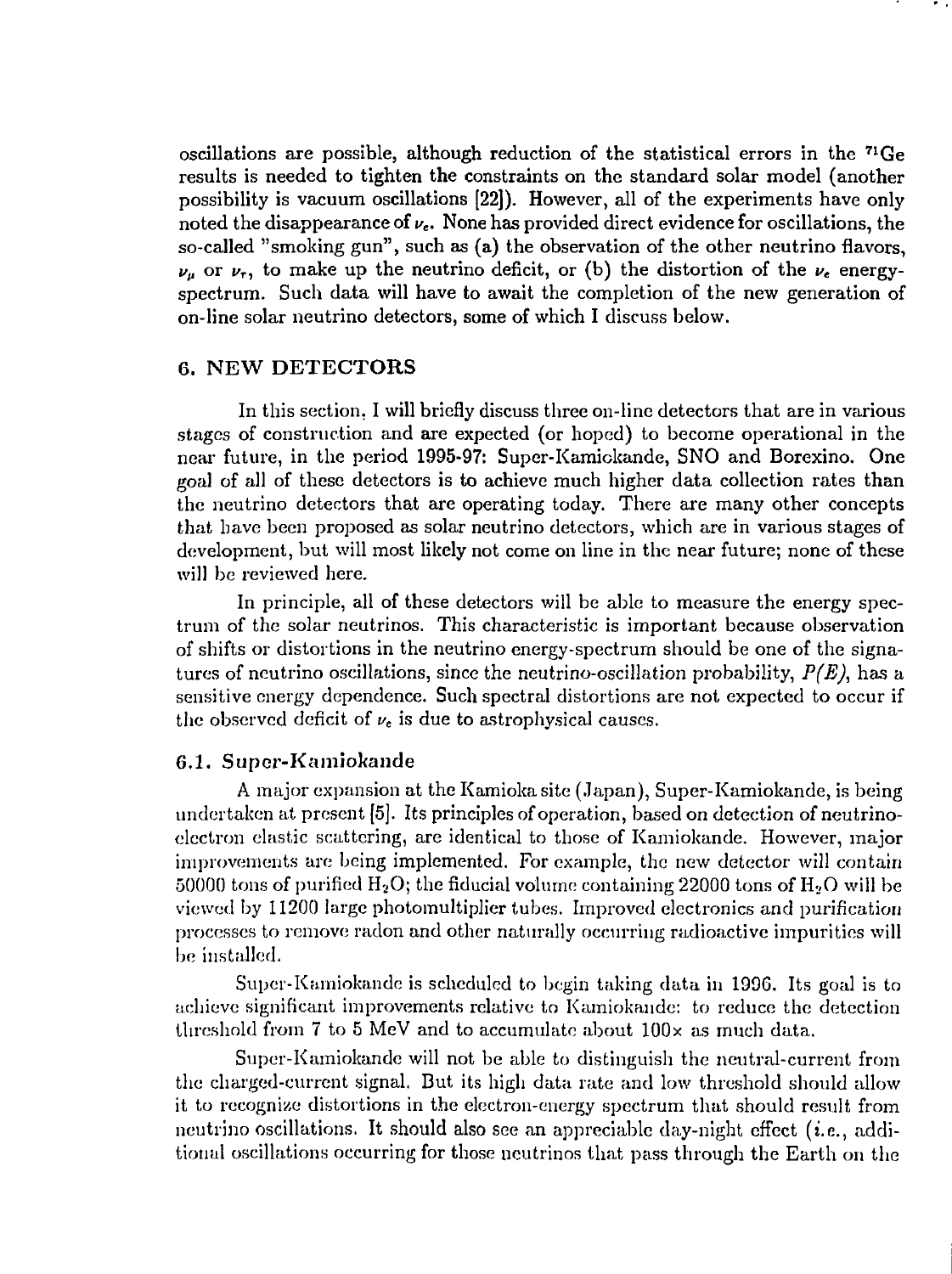way to the detector) in the large mixing-angle region that is allowed in the MSW plot, as shown in Fig. 10.

 $\mathbf{I}$ 

## 6.2. SNO

SNO is an acronym for the Sudbury Neutrino Observatory [6]. It is currently being constructed in the Sudbury mine (Canada) at the 6800-feet level (2073 m), where the excavation of the cavity that will house the detector was completed in April 1993.

The target in SNO is 1000 tons of heavy water,  $D_2O$ , placed in a thin-walled transparent vessel that will float in an outer container filled with  $H_2O$ . Some 9500 large photomultiplier tubes placed in the  $H_2O$  vessel will surround the  $D_2O$  to observe the Cerenkov radiation resulting from neutrino-induced reactions in this medium. The completion of the SNO construction is scheduled for April 1995; filling of the detector vessel with the water and the start of data acquisition should occur in September 1995.

Several different neutrino reactions give this detector great versatility. As in Kamiokande, neutrino-electron elastic scattering will be detected to determine the trajectories of the incoming neutrinos ("directionality to the neutrino source"). This detection mode will also provide some sensitivity to different electron energies. As in Kamiokande, the major contributor to the elastic scattering signal will be *vc,* for the scattering cross-section for the neutral-current interaction is  $\approx 1/6$  that of the charged-current.

Those reactions that occur between neutrinos and the deuterium in the target give SNO its unique characteristics. The  $\nu_e$ -capture reaction (which is observed by the radiochernical detectors) can also be detected in SNO, on-line, via the Cerenkov light from the electrons emitted in the reaction,  ${}^{2}D + \nu_{e} \rightarrow p + p + \beta^{-}$ . This reaction, which has a  $Q$ -value  $= -1.44$  MeV, should provide a more accurate measure of the  $\beta$ <sup>-</sup>-energy spectrum than elastic scattering, because the kinetic energy of the  $\beta$  particle is essentially monoenergetic, 1.44-MeV less than that of the incoming  $\nu_e$ . This charged-current (CC) interaction with the  $\beta$ -particle occurs only for  $\nu_e$ , not for the other neutrino flavors.

The neutral-current (NC) interaction,  ${}^{2}D + \nu_{x} \rightarrow n + p + \nu_{x}$ , can, on the other hand, be caused with equal probability by any of the three neutrino flavors,  $\nu_x$ . The Q-value, -2.23 MeV, is simply the binding energy of the deuteron. This NC reaction is probably the most important one that SNO has the potential of detecting since the appearance of other neutrino flavors besides  $\nu_c$  will be definitive proof of neutrino oscillations.

However, observation of the neutral-current signal depends upon the detection of the resulting neutrons, not an easy feat. Three different methods of neutron detection in D2O (which acts as a neutron moderator) are being investigated in SNO; none of these will provide any directional or spectral information about *vx:*

(1) Neutron capture by the deuteron will produce  ${}^{3}H +$  a prompt  $\approx$ 6-MeV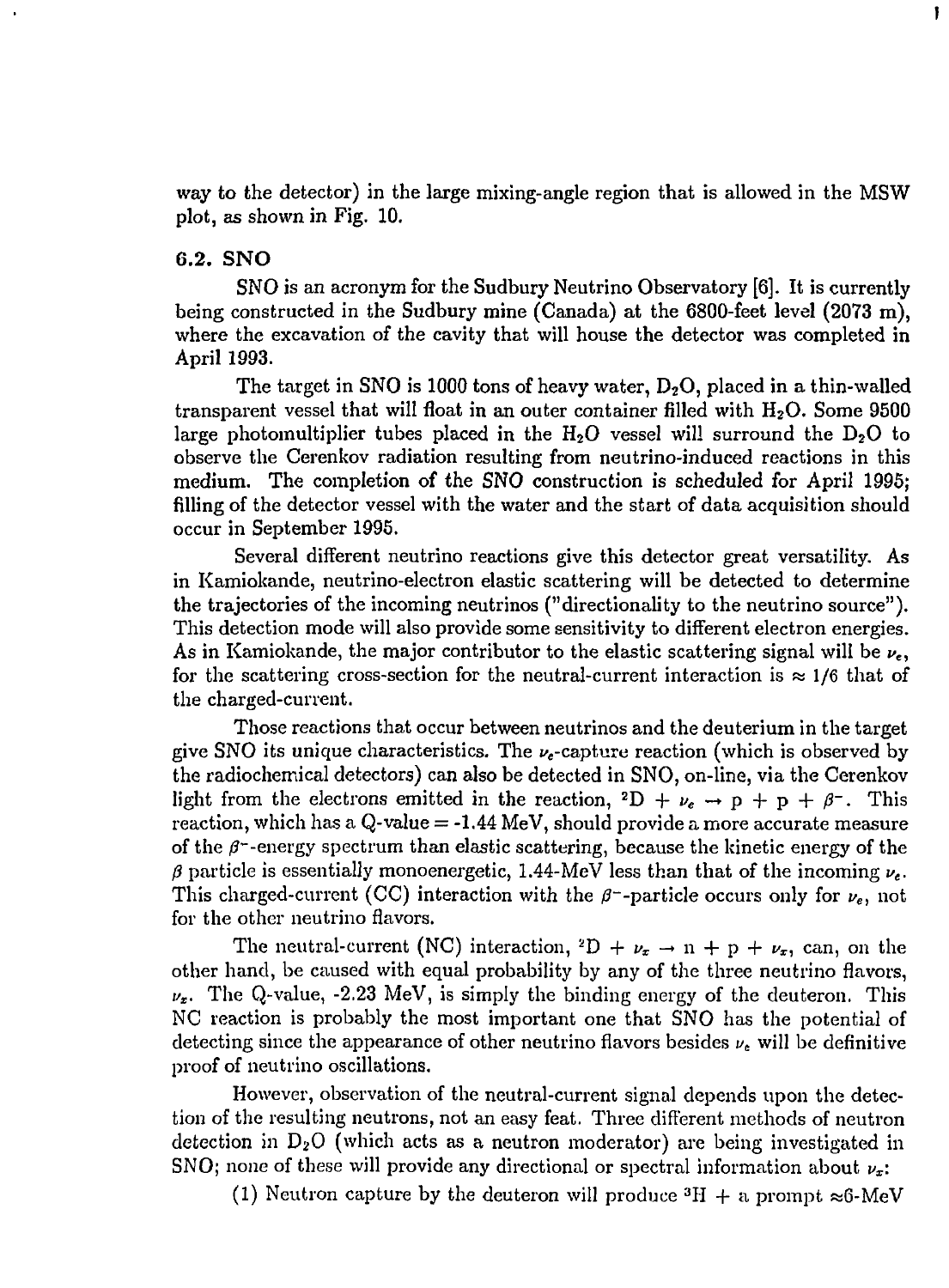7-ray, which will produce Cerenkov light in the detector. However, this signal **will** have to be disentangled from the other sources of Cerenkov light; Monte Carlo simulations have been done to characterize these different signals.

(2) Addition of salt, NaCl, to the  $D_2O$  will enhance the neutron signal from the NC since neutron capture in <sup>35</sup>Cl produces a prompt  $\approx$ 8-MeV  $\gamma$ -ray that gives rise to Cerenkov radiation. Taking the difference of the data obtained with the pure D<sub>2</sub>O detector, and with the D<sub>2</sub>O + NaCl, should accentuate the Cerenkov signal from neutron capture. However, this method is complicated by the fact that the NaCl must be removed from the 1000 tons of  $D_2O$  (by distillation), at least once, if not periodically. Another potential problem is due to the fact that the  $(n, \gamma)$  reaction on Na produces <sup>24</sup>Na. Its radioactive decay involves emission of  $\gamma$  rays with energies >2.23-MeV, which can cause photodisintegration of the deuteron, producing neutrons that can be mistakenly identified as coming from the NC interaction.

(3) Another method, which does not depend on production of Cerenkov light, is also being pursued. It is planned to count the neutrons directly with arrays of <sup>3</sup>He-filled proportional-counters suspended in the  $D_2O$ . This method requires the construction of leak-free counters from specially produced, ultra-pure materials so that no radioactive contamination is introduced into the  $D_2O$ .

We see that by virtue of its ability to detect both the CC and NC interactions of the neutrinos, SNO offers the possibility not only of verifying the deficit of  $\nu_e$  but also of detecting for the first time the appearance of the other neutrino flavors,  $\nu_x$ , that should result if neutrino oscillations do indeed occur.

However, even though great care is being taken to control the sources of radioactivity and other backgrounds in SNO (for example, an industrial clean room will be constructed in the mine at the detector site), its detection threshold will still be on the order of 5 MeV. Thus, like Super-Kamiokande, it will be sensitive only to the <sup>8</sup>B neutrino spectrum.

# 6.3. Borexino

The proposal to build Borexino [7] is based on using an organic liquid scintillator with high photon yield to detect neutrinos down to extremely low energies,  $\geq 0.4$  MeV. This value is  $10 \times$  smaller than the 5-MeV detection threshold that is the characteristic goal of Super-Kamiokande and SNO. Borexino will be unique if it proves successful at making measurements at such low energies, and will be mainly sensitive to the solar <sup>7</sup>Be-neutrino branch.

The so-called "5-MeV (threshold) wall" that affects both Super-Kamiokande and SNO is primarily the result of decays of radioactive impurities, especially in the naturally occurring <sup>238</sup>U and <sup>232</sup>Th series, where energetic  $\alpha$  particles and  $\gamma$  rays are emitted. In order to breach this wall and achieve the extremely low threshold that is its *sine qua non,* Borexino will have to attain impurity levels that are orders of magnitude lower than those of any other neutrino detector; *e.g.,* 10~<sup>16</sup> g of uranium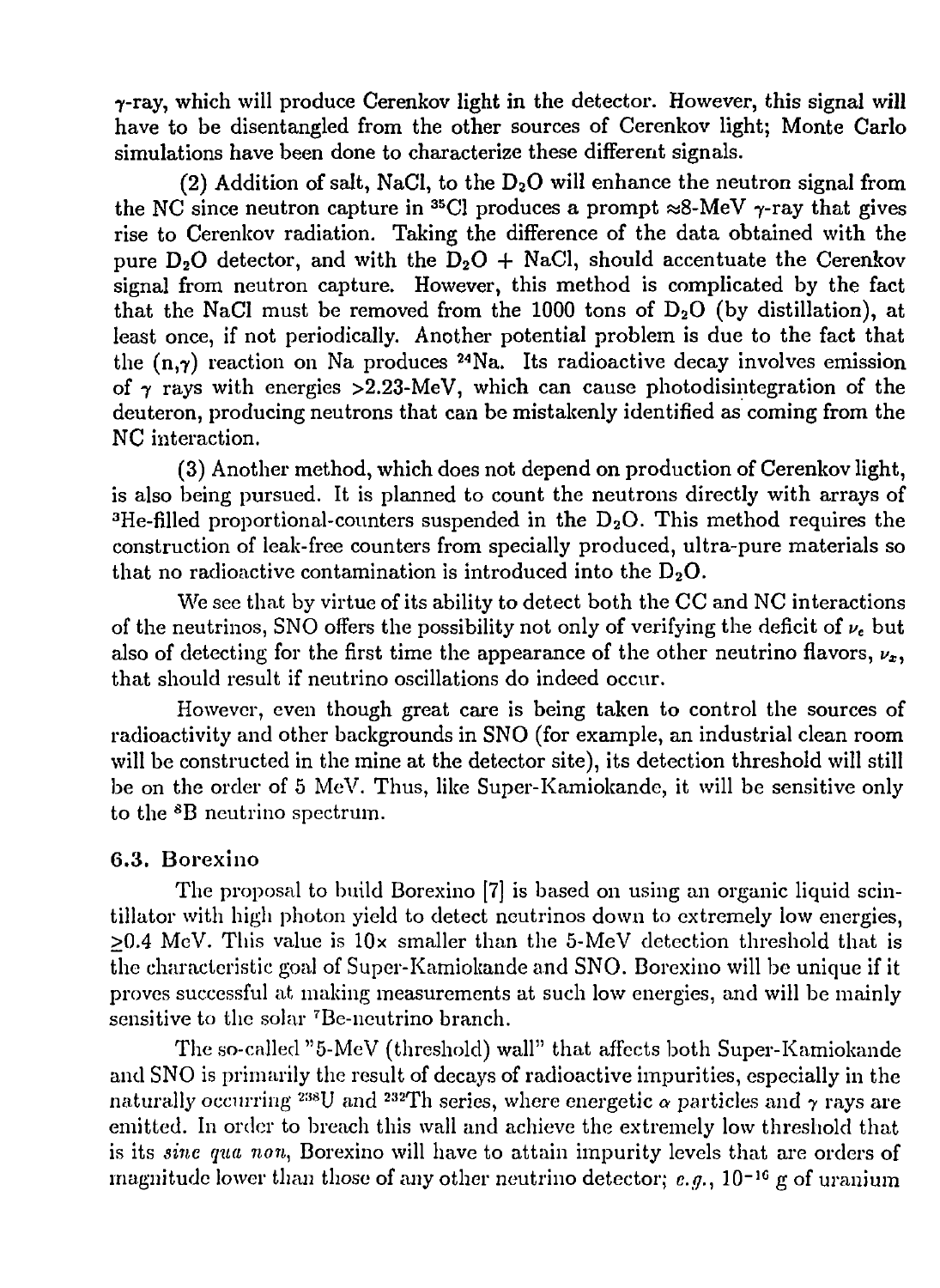or thorium and 10<sup>-14</sup> g of potassium per g of detector. This is a formidable challenge.

In an early concept, the liquid scintillator would have contained a boron compound, trimethylborate, thus the name Borexino. The purpose of the boron in the scintillating medium was to measure the neutrino CC and NC reactions on the  $^{11}B$  ground-state; CC would have produced excited states of  $^{11}C$ , and NC, excited states of <sup>11</sup>B. The energy spectra of the  $\gamma$  rays emitted from these excited states would have then been measured .by the liquid scintillator. However, the presence of boron in the scintillator introduces additional technical complications, and so it is not being actively pursued at the current time.

In the present version of Borexino, the energy of the recoil electrons resulting from neutrino elastic scattering will be measured by the liquid scintillator. The current plan is for Borexino to consist of  $\approx 300$  tons of liquid scintillator in a transparent spherical vessel, which is placed in an outer container that is filled with high purity  $H_2O$ . Phototubes mounted in the  $H_2O$  will view the scintillator. The fiducial region will consist of  $\approx 100$  tons of scintillator; the remaining scintillator and the outer  $H_2O$  will act as shielding. The plan is to construct Borexino at the Gran Sasso Laboratory (Italy).

However, because of the newness of its approach and the severe technical requirements of ultra-low impurity levels, Borexino is currently building an intermediate stage at Gran Sasso, known as the Counting Test Facility (CTF), to serve as a proof-of-principle facility. Although the CTF will not be a prototype of Borexino since it will not contain the large mass of shielding liquid outside of the sensititve central volume, it will serve to show if problems, anticipated or not, can be handled by the current design. The CTF will contain  $\approx 4$  tons of liquid scintillator, surrounded by  $H_2O$ . To prevent the buildup of radioactive contaminants in these liquids caused by leaching from the vessel walls, phototubes and other construction materials, or by deposition from the air, on-line chemical systems will periodically purify the organic scintillator and the water. Knowing and controlling the background levels in these liquids is extremely important; of almost equal importance are methods to measure and reduce the backgrounds in the construction materials of the inner and outer vessels, the backgrounds due to radon in the air and its nonvolatile daughters, and the external backgrounds.

The main goals of the CTF arc to test the performance and reliability of the 011-line purification systems, especially for the scintillator liquid, and to measure the  $\frac{1}{\text{concentrations of U, Th, K and }^{14}\text{C at ultra-low levels. In some instances, analytical}$ chemical methods cannot, at present achieve the required sensitivity levels for some of these elements, so chemical research is needed. It may bo that the ultimate determination of these impurities will not be attained until the CTF itself begins taking data.

Many of the components of the CTF are currently being built and tested. The plan is to begin operation in mid 1994. If no surprises arc encountered and if CTF demonstrates that the required ultra-low background levels can be achieved and satisfactorily maintained, it is likely that permission will be given to begin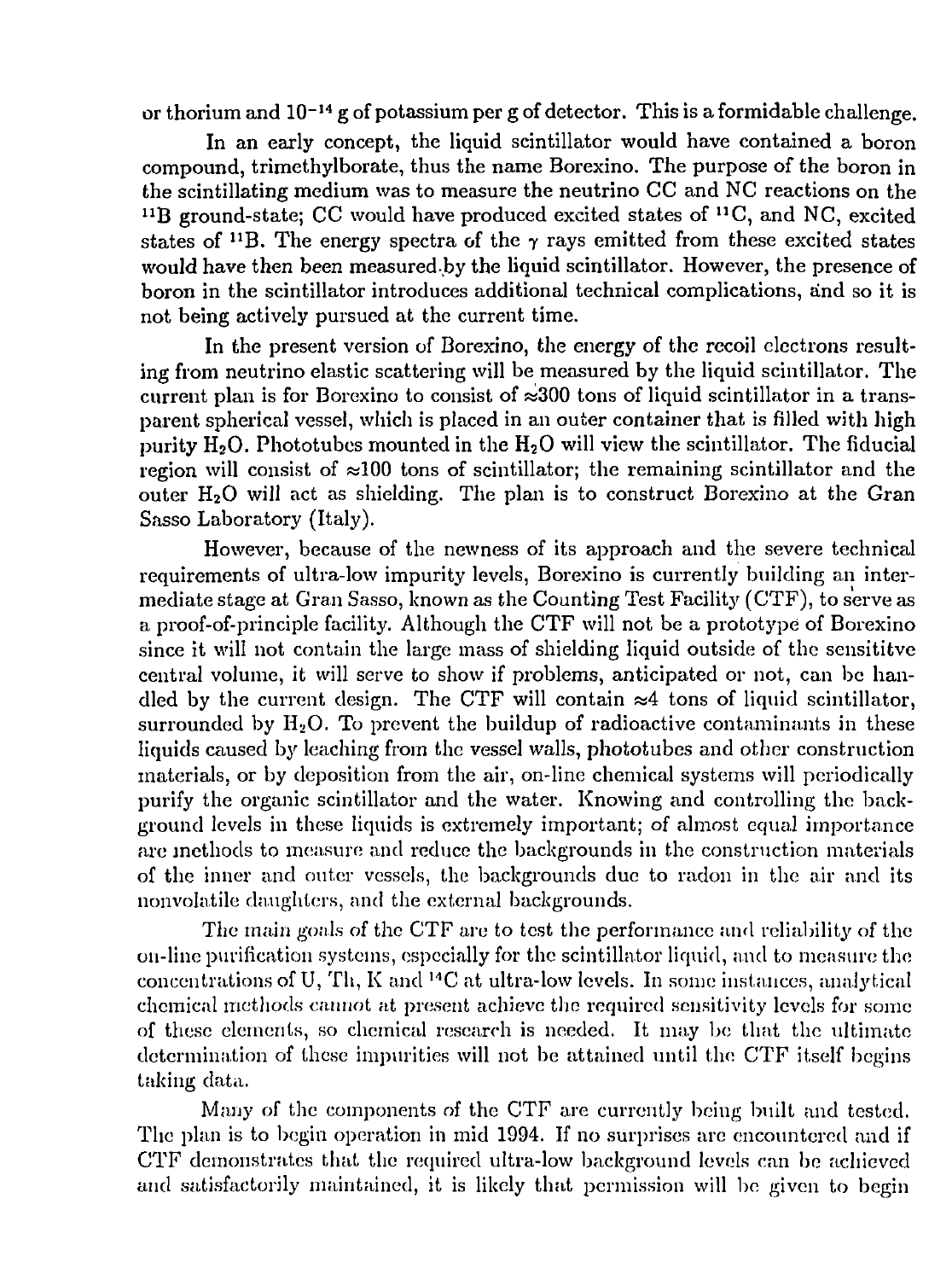construction of the 300-ton Borexino detector. It is estimated that Borexino **will** begin operations some 2-years later, in the 1996-97 time frame.

### **7. ACKNOWLEDGMENTS**

**I** am grateful to the following colleagues for providing me with up-to-date information and figures on the solar neutrino experiments in which they are involved: R. Davis for <sup>37</sup>C1, A. Suzuki for Kamiokande, T. J. Bowles for SAGE, G. Ewan and A. McDonald for SNO, and R. Raghavan for Borexino.

#### **8. REFERENCES**

\* Research sponsored by the U. S. Department of Energy, Office of High Energy and Nuclear Physics, under contract DEAC0276CH00016 with Brcokhaven National Laboratory.

- 1. J. K. Rowley, B. T. Cleveland, R. Davis, *AIP Conf. Proc. No.126, Solar Neutrinos and Astronomy,* ed. M. L. Cherry, K. Lande, W. A. Fowler, p.l, AIP, New York, (1985).
- 2. K. S. Hirata *et al, Phys. Rev. Lett.* 65, 1297 (1990).
- 3. GALLEX Collaboration: P. Anselmann *et al., Phys. Lett.* **B285,** 376 (1992).
- 4. A. I. Abazov *et al., Phys. Rev. Lett.* 67, 3332 (1991).
- 5. A. Suzuki, private communication.
- 6. G. Aardsma *et al., Phys. Lett.* **B194,** 321 (1987); A. MacDonald and G. T. Ewan, private communication.
- 7. R. S. Raghavan *et al.,* in *Proc. 25th Intl. Conf. High Energy Phys.* ed. K. K. Phua, Y. Yamaguchi, p. 482, South Asia Phys. Soc. (1991); F. Cnlaprice, private communications.
- 8. K. Wolfsberg, private communication.
- 9. J. N. Bahcall, *Neutrino Astro-physics,* Cambridge University Press (19S9).
- 10. J. N. Bahcall and M. H. Pinsonncault, *Rev. Mod. Phys.* 64, 885 (1992).
- 11. J. N. Bahcall and R. Ulrich, *Rev. Mod. Phys.* 60, 297 (1988).
- 12. S. Turck-Chieze, S. Cahen, M. Casse and C. Doom, *Astrophys. J.* 335, 415 (1988).
- 13. S. Turck-Chicze and I. Lopes, *Astrophys. J.* 408, 347 (1993).
- 14. R. Davis, in *Frontiers of Neutrino Astrophysics, Proc. Intl. Symp.,* ed. Y. Suzuki and K. Nakamura, p. 47, Universal Acad. Press, Tokyo (1993).
- 15. R. Davis, private communication.
- 1G. K. S. Hirata *et al., Phys. Rev. Lett.* 66, 9 (1991).
- 17. GALLEX Collaboration: P. Anselmann *et ai, Phys. Lett.* **B285,** 390 (1992).
- IS. V. N. Gavrin *et al., Proc. 26th Intl. Conf. High Energy Phys.* Dallas, in